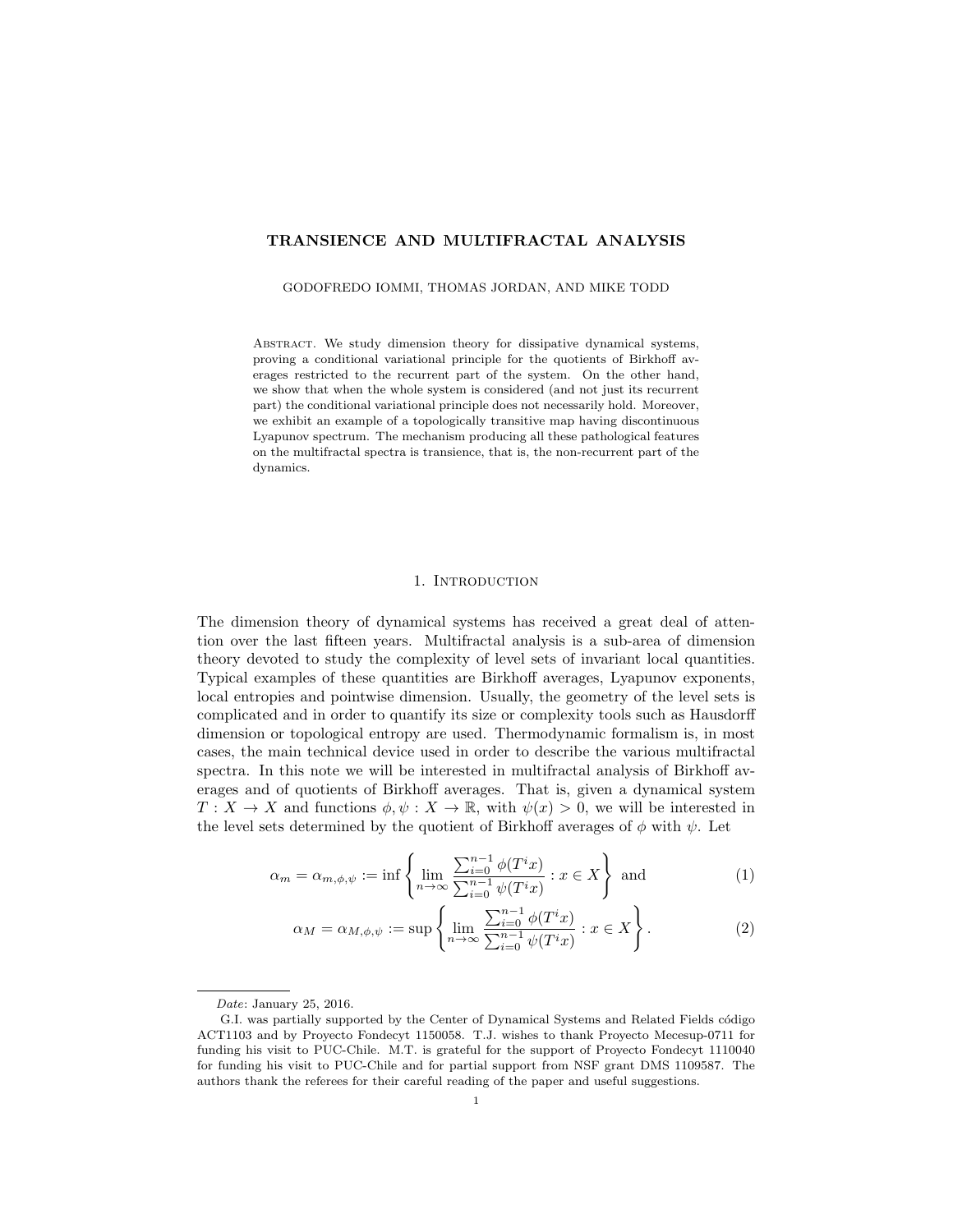For  $\alpha \in [\alpha_m, \alpha_M]$  we define the level set of points having quotient of Birkhoff average equal to  $\alpha$  by

$$
J(\alpha) = J_{\phi,\psi}(\alpha) := \left\{ x \in X : \lim_{n \to \infty} \frac{\sum_{i=0}^{n-1} \phi(T^i x)}{\sum_{i=0}^{n-1} \psi(T^i x)} = \alpha \right\}.
$$
 (3)

Note that these sets induce the so called multifractal decomposition of the repeller,

$$
X = \bigcup_{\alpha = \alpha_m}^{\alpha_M} J(\alpha) \cup J',
$$

where  $J'$  is the *irregular set* defined by,

$$
J'=J'_{\phi,\psi}:=\left\{x\in X: \text{ the limit } \lim_{n\to\infty}\frac{\sum_{i=0}^{n-1}\phi(T^ix)}{\sum_{i=0}^{n-1}\psi(T^ix)} \text{ does not exist}\right\}.
$$

The multifractal spectrum is the function that encodes this decomposition and it is defined by

$$
b(\alpha) = b_{\phi,\psi}(\alpha) := \dim_H(J_{\phi,\psi}(\alpha)),
$$

where dim<sub>H</sub> denotes the Hausdorff dimension (see Section 2.3 or [Fa] for more details). Note that if  $\psi \equiv 1$  then  $b_{\phi,1}$  gives a multifractal decomposition of Birkhoff averages. If the set  $X$  is a compact interval, the dynamical system is uniformly expanding with finitely many piecewise monotone branches and the potentials  $\phi$ and  $\psi$  are Hölder, it turns out that the map  $\alpha \mapsto b_{\phi,\psi}(\alpha)$  is very well behaved. Indeed, both  $\alpha_{m,\phi,\psi}$  and  $\alpha_{M,\phi,\psi}$  are finite and the map  $\alpha \mapsto b_{\phi,\psi}(\alpha)$  is real analytic (see the work of Barreira and Saussol [BS]).

In the case where either  $\phi = \log |T'|$  or  $\psi = \log |T'|$  the map  $\alpha \mapsto b_{\phi,\psi}(\alpha)$  can often be determined by looking at a Legendre or Fenchel transform of a suitable pressure function. In this case the results have been extended well beyond the uniformly hyperbolic setting, see [GR, HMU, I, KU, KS, FLWW, N, O, PoW, TV]. However without the assumption of uniform hyperbolicity it is no longer always the case that  $\alpha \mapsto b_{\phi,\psi}(\alpha)$  will be analytic as shown in [GR, KMS, N, O, TV].

For more general functions  $\phi$  and  $\psi$  the relationship to the Legendre or Fenchel transforms of certain pressure functions no longer holds. However in [BS] it is shown  $\alpha \mapsto b_{\phi,\psi}(\alpha)$  can still be related to suitable pressure functions. Some of these results were extended by Iommi and Jordan [IJ2] to the case of expanding full-branched interval maps, with countably many branches. However, as already mentioned, in this situation it is not always the case that the spectrum is real analytic. In [IJ2] it is shown that there will be regions where the spectrum does vary analytically but the transitions between these regions may not be analytic or even continuous. In the situation where the map is non-uniformly expanding, for example the Manneville-Pomeau map, it was shown in [GR, O, N, TV] that the Lyapunov spectrum (equivalently the local dimension spectrum for the measure for maximal entropy) has a phase transition. In the general case the spectrum may be related to those studied in [IJ2]. In this case it will not always be continuous, see Section 6 of [IJ2]. The lack of uniform hyperbolicity of the dynamical system being the reason for the irregular behaviour of the multifractal spectrum.

Another important result in the study of multifractal analysis are the so-called conditional variational principles. Indeed, it has been shown for a very large class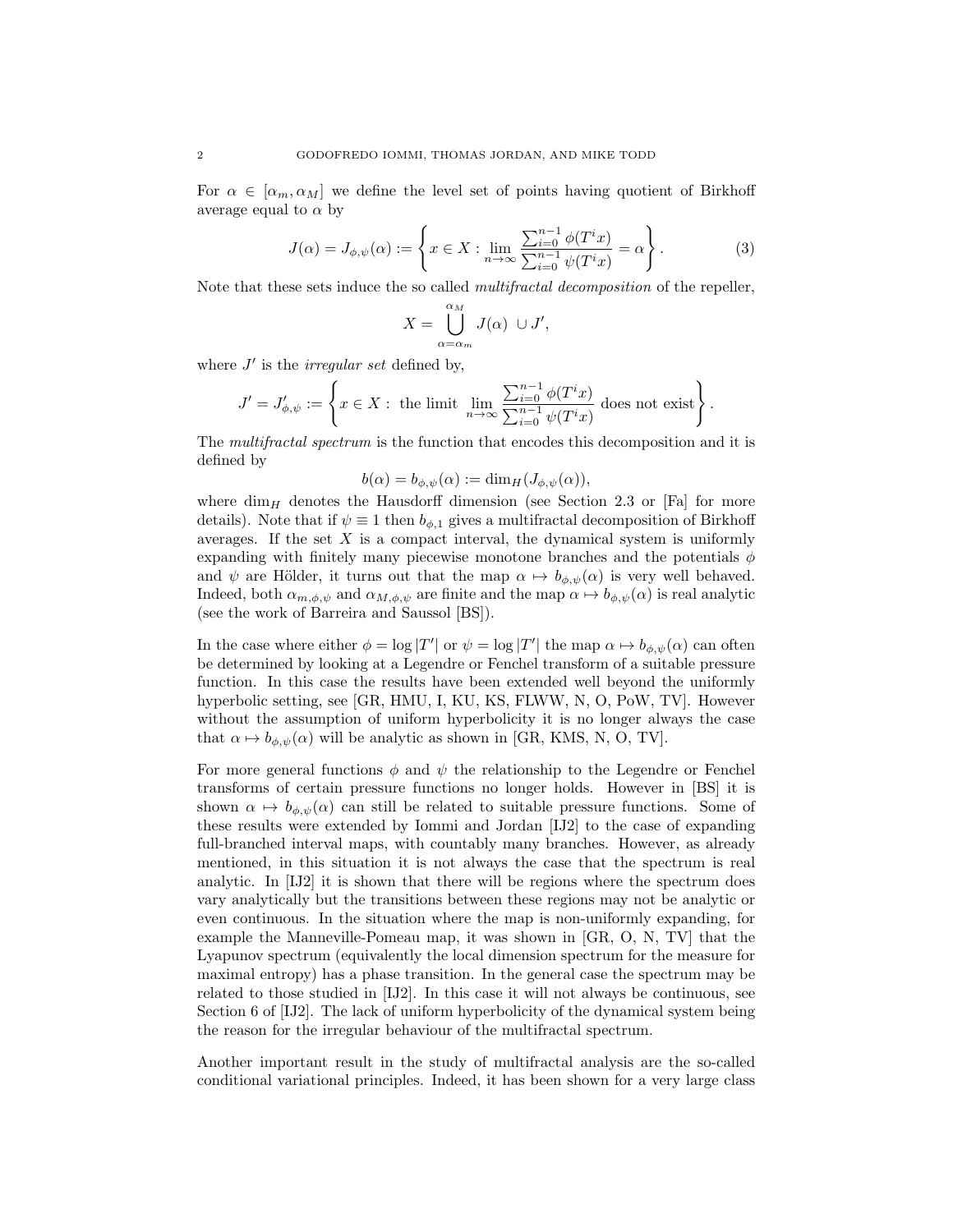of dynamical systems (not necessarily uniformly hyperbolic) and for a large class of potentials (not necessarily Hölder) that the following holds:

$$
b_{\phi,\psi}(\alpha) = \sup \left\{ \frac{h(\mu)}{\int \log |F'| \, \mathop{}\!\mathrm{d} \mu} : \frac{\int \phi \, \mathop{}\!\mathrm{d} \mu}{\int \psi \, \mathop{}\!\mathrm{d} \mu} = \alpha \text{ and } \mu \in \mathcal{M} \right\},\,
$$

where M denotes the set of T−invariant probability measures. See [BS, Cl, FFW, FLP, FLW, H, IJ1, JJOP, Ol, PW] for works where this conditional variational principle has been obtained with different degrees of generality.

The aim of the present paper is to study multifractal spectra of quotients of Birkhoff averages when the map is modelled by a topologically mixing countable Markov shift with no additional assumptions (e.g. the incidence matrix is not assumed to be finitely primitive). This allows us to study certain dissipative maps by which we mean maps where the Hausdorff dimension of the set of recurrent points is smaller than the Hausdorff dimension of the repeller of the map (see Sections 2.2 and 2.3 for precise definitions). Note that in this situation we cannot use the techniques from [IJ1] and [IJ2] since both these papers are restricted to maps which can be modelled by a full shift (under this assumption the thermodynamic formalism is very well behaved and understood [Sa2]) and the techniques can not be applied without additional assumptions on the incidence matrix.

The multifractal analysis for the local dimension of Gibbs measures in this setting has been studied in [I] but the technique of inducing used there does not work so well in the setting of Birkhoff averages and so we take a different approach. Let us point out that dimension spectra of quotients of Birkhoff averages has been studied in the particular case in which  $\psi = \log |T'|$  in the work of Barreira, Saussol and Schmeling [BSSc] for uniformly hyperbolic systems defined over compact spaces and by Kesseböhmer and Urbański [KU] for maps that can be coded by countable Markov shifts with finitely primitive incidence matrix. In both cases there exist Gibbs measures for sufficiently smooth potentials [MU] which provides a powerful tool which simplifies the proofs. We stress that if the countable Markov shift does not have an finitely primitive incidence matrix then smooth potentials do not have corresponding Gibbs measures [Sa3].

Dissipative maps arise naturally in a wide range of contexts, but the study of their dimension properties is still at an early stage. For example, in the context of rational maps Avila and Lyubich [AL, Theorem D] have suggested the existence of a rational map with Julia set of positive area whose hyperbolic dimension (see the definition given in equation  $(10)$ ) is strictly smaller than 2. In a different context, Stratmann and Falk and Stratmann and Urbański [FS, SU] proved that there exist Kleinian groups G with limit set  $L(G)$  for which the critical exponent of the corresponding Poincaré series  $\delta(G)$  satisfies  $\delta(G) < \dim_H L(G)$ . These results extend those obtained by Patterson [Pa]. In [I, Example 3.3] an explicit example of an interval Markov map with countably many branches for which the Hausdorff dimension of the recurrent set (see definition 2.2) is strictly smaller than the corresponding dimension of the repeller is constructed. In all the above mentioned works the dissipation of the system is somehow measured by the difference between the Hausdorff dimension of the repeller with that of the conservative part of the system.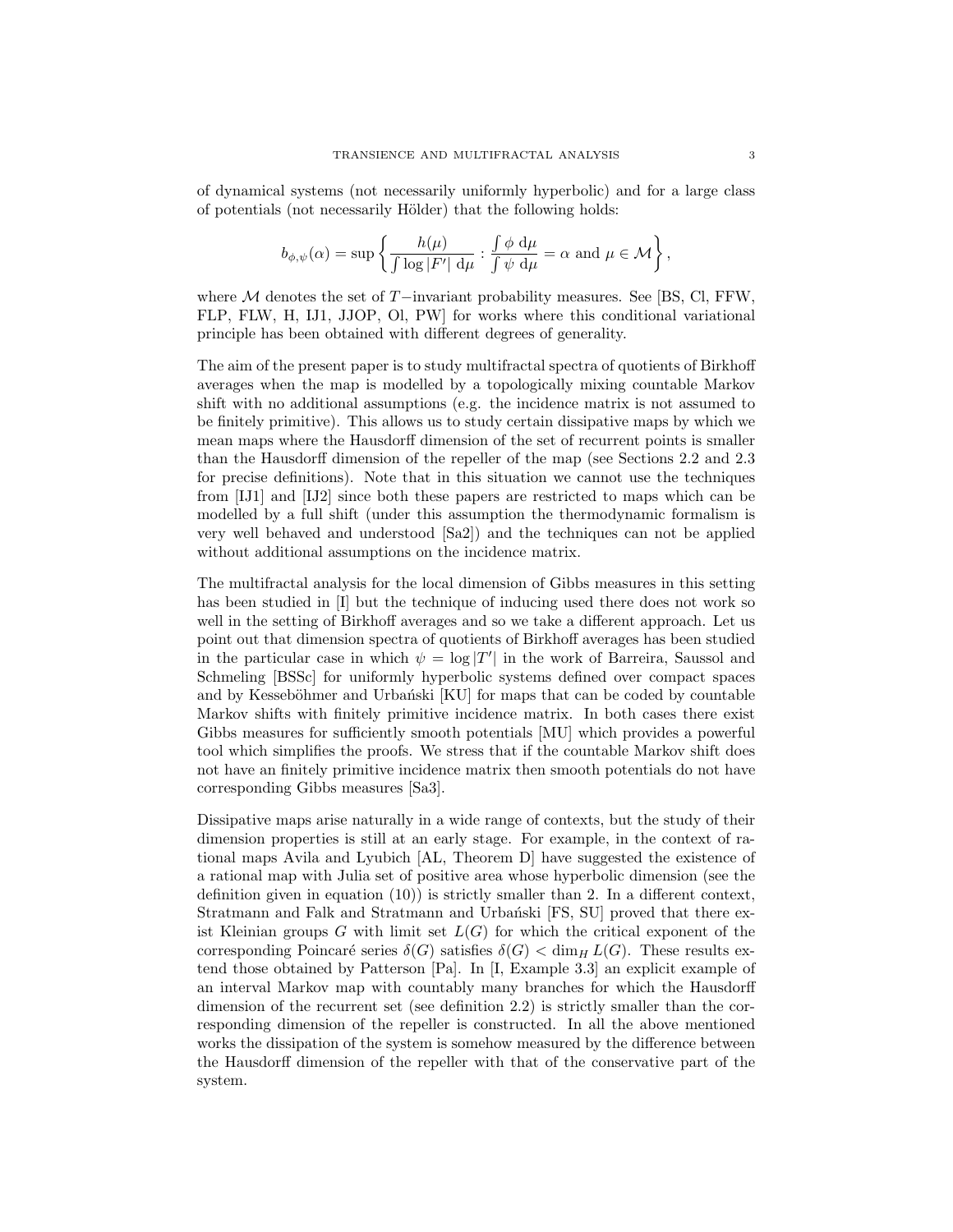In this paper we exhibit some of the pathologies that can easily occur in the dimension theory of dissipative systems. We not only study the dimension of the conservative part of the system but also the multifractal decomposition of the whole repeller (see Section 4). The example to which we will devote more attention is a model for an induced map of a Fibonacci unimodal map (see Section 4) which has been studied by Stratmann and Vogt [SV] and by Bruin and Todd (see [BT1, BT2]).

We prove that the conditional variational principle for quotients of Birkhoff averages holds under certain assumptions when restricted to the recurrent set. Moreover, we exhibit a map for which the Birkhoff spectrum  $b(\alpha)$  is discontinuous. In this example the mechanism producing the discontinuity is transience. Note that the Birkhoff spectrum for this map does not satisfy the conditional variational principle for certain Hölder potentials. We stress that while recently in [IJ2] examples of discontinuous Birkhoff spectra were found in the non-uniformly hyperbolic setting, the situation we treat here is of a completely different nature.

The study of transience in dynamical systems has attracted some attention recently and its implications in thermodynamic formalism has been explored (see [C, CS, IT, Sa2]). In this note we study some of the consequences that transience has in dimension theory. Of particular interest is Proposition 4.4 where we exhibit a map having discontinuous Lyapunov spectrum. This particular case of Birkhoff spectrum has been thoroughly studied over the last years in a wide range of contexts. Examples have been found where it is not a real analytic map (see [GR, N]). In other cases the domain of the spectrum is not an interval. Indeed, the Chebyshev map  $T(x) = 4x(1-x)$  defined on the unit interval has only two Lyapunov exponents and hence the domain of the Lyapunov spectrum consists of two isolated points. More generally, Makarov and Smirnov [MS] showed that there are rational maps T for which the domain of the Lyapunov spectrum consists of an interval together with finitely many isolated points. However, the dimension of the set of points having Lyapunov exponent equal to one of these isolated points is zero. The example we provide goes in the exact opposite direction. The domain is an interval but at the largest point in the domain the Hasudorff dimension jumps to 1.

#### 2. Notation and statement of our main result

This section is devoted to stating the conditional variational principle for the quotient of Birkhoff averages restricted to the recurrent set, followed by some preliminary results we will need to prove it. In order to do this, we will define the class of maps and potentials that we will consider as well as to recall some basic definitions from geometric measure theory.

2.1. Symbolic spaces. Let  $(\Sigma, \sigma)$  be a one-sided Markov shift over the countable alphabet N. This means that there exists a matrix  $(t_{ij})_{N\times N}$  of zeros and ones (with no row and no column made entirely of zeros) such that

$$
\Sigma := \left\{ (x_n)_{n \in \mathbb{N}} : t_{x_i x_{i+1}} = 1 \text{ for every } i \in \mathbb{N} \right\}.
$$

The shift map  $\sigma : \Sigma \to \Sigma$  is defined by  $\sigma(x_1x_2x_2\ldots) = (x_2x_2\ldots)$ . We will always assume the system  $(\Sigma, \sigma)$  to be topologically mixing. In this context this means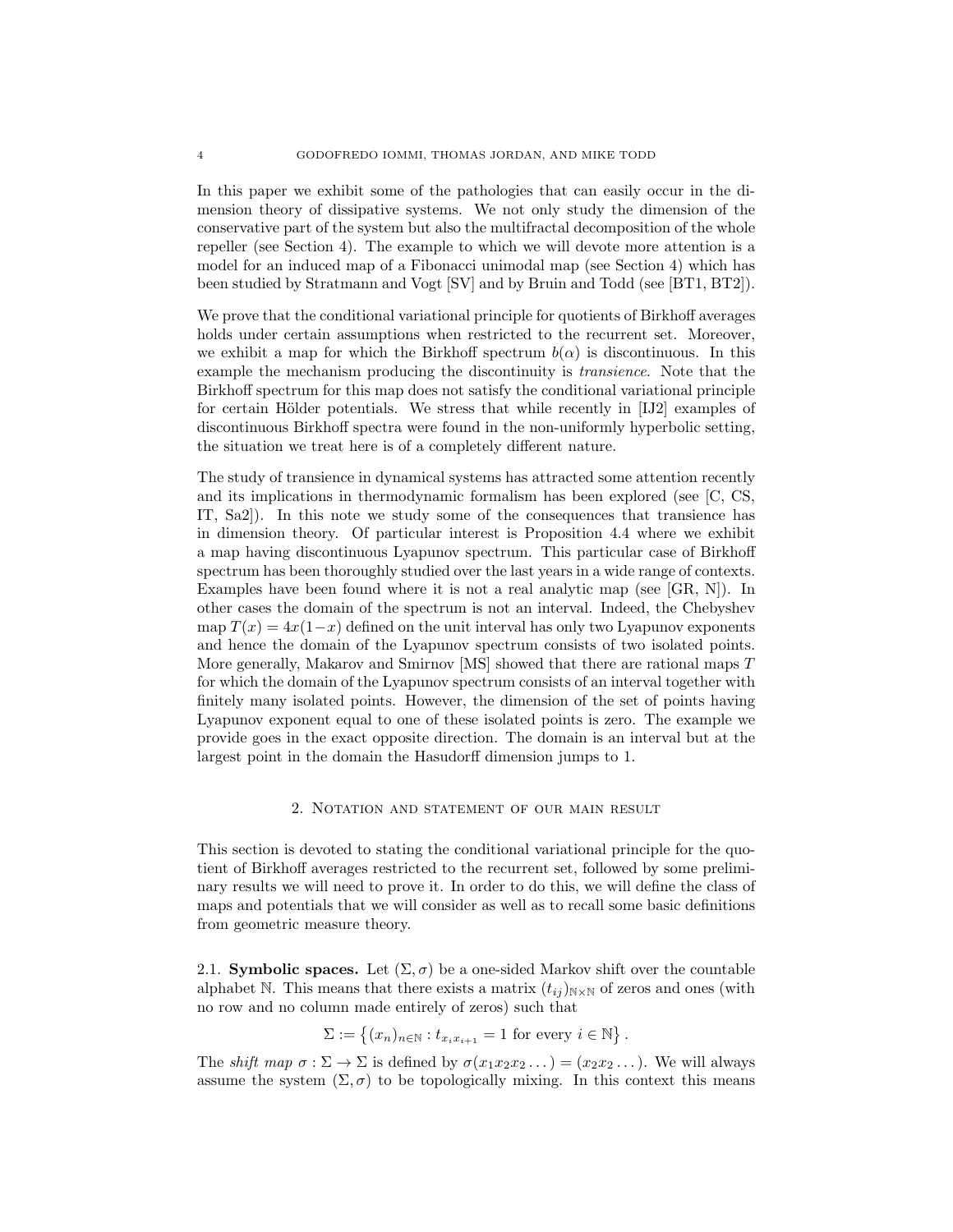that for every  $a, b \in \mathbb{N}$  there exists a positive integer N such that for all  $n \geq N$ there exists an admissible word  $\underline{a}$  of length n such that  $a_0 = a$  and  $a_{n-1} = b$ . Unlike the finite state case, this does not imply that some power of the transition matrix is positive. The space  $\Sigma$  endowed with the topology generated by the cylinder sets

$$
C_{i_1 i_2 \dots i_n} := \{(x_n) \in \Sigma : x_j = i_j \text{ for } j \in \{1, 2, 3 \dots n\}\},\
$$

is a non-compact space. We define the *n*-th variation of a function  $\phi : \Sigma \to \mathbb{R}$  by

$$
var_n(\phi) = \sup_{(i_1...i_n) \in \mathbb{N}^n} \sup_{x,y \in C_{i_1 i_2...i_n}} |\phi(x) - \phi(y)|.
$$

A function  $\phi : \Sigma \to \mathbb{R}$  is locally Hölder if there exists  $0 < \gamma < 1$  and  $C > 0$  such that for every  $n \in \mathbb{N}$  we have  $var_n(\phi) \leq C\gamma^n$  (note that this condition allows  $\phi$  to be unbounded).

2.2. The class of maps. Given a compact interval  $X \subset \mathbb{R}$ , let  $\{X_n\}_n \subset X$  be a countable collection of disjoint subintervals and let  $T: \bigcup_n X_n \to X$  be a map which is differentiable on the interior of each set  $X_n$ . The *repeller* of the map T is defined by

 $X^{\infty} := \{x \in X : T^{n}(x)$  is defined for all  $n \in \mathbb{N}\}.$ 

We say that the map T is Markov if there exists a countable Markov shift  $(\Sigma, \sigma)$ and a continuous bijective map  $\pi : \Sigma \to X^{\infty}$  such that  $T \circ \pi = \pi \circ \sigma$ . We will use the notation  $[i_1, \ldots, i_n] := \pi(C_{i_1...i_n})$ . Let R denote the set of potentials  $\phi : \bigcup_n X_n \to \mathbb{R}$ such that  $\phi \circ \pi$  is locally Hölder and let  $\mathcal{R}_0$  denote the set of such potentials  $\phi \in \mathcal{R}$ for which there exists  $\varepsilon > 0$  such that  $\phi \geq \varepsilon$ .

Given  $x \in X^{\infty}$ , define the *lower pointwise Lyapunov exponent* of T at x by  $\Delta_T(x) :=$ lim inf<sub>n</sub>  $\frac{1}{n}$  log  $|(T^n)'(x)|$ . Denote by M the set of T−invariant probability measures. If  $\mu \in \mathcal{M}$ , we denote by  $\lambda_T(\mu) := \int \log |T'| d\mu$  the Lyapunov exponent of T with respect to the measure  $\mu$ . Note that if  $\mu$  is ergodic then  $\Delta_T(x) = \lambda_T(\mu)$  for  $\mu$ -a.e. x.

**Definition 2.1.** Given a bounded interval  $X \subset \mathbb{R}$ , let  $\{X_n\}_n$  be a countable collection of disjoint subintervals with  $\dim_H(\cup_n \partial X_n)=0$ . The map  $T : \cup_n X_n \to X$ is called an EMV (Expanding Markov (summable) Variation) map if

- 1. it is  $C^1$  on int $\{X_n\}$  for each  $n \in \mathbb{N}$ ;
- 2. there exists  $\xi > 1$  such that  $\Delta_T(x) > \log \xi$  for all  $x \in X^{\infty}$ .
- 3. it is Markov and it can be coded by a topologically mixing countable Markov shift.
- 4. with R defined by the shift structure above,  $\log |T'| \in \mathcal{R}$

Observe that the second condition in Definition 2.1 means that for any  $\mu \in \mathcal{M}$ ,  $\int \log |T'| d\mu > \log \xi$ , and in particular that for any periodic orbit  $x, Tx, \ldots, T^{n-1}x$ , we have  $|(T^n)'(x)| > \xi^n$ . The fact that the system can be coded by a topologically mixing Markov shift means that there is a dense orbit, so  $T$  is topologically transitive.

The following set will play an important part in the rest of the note.

**Definition 2.2.** Let T be an EMV map. The recurrent set of T is defined by

 $X_R := \{x \in X^\infty : \exists X_n \text{ and } n_k \to \infty \text{ with } T^{n_k}(x) \in X_n \text{ for all } k \in \mathbb{N}\}.$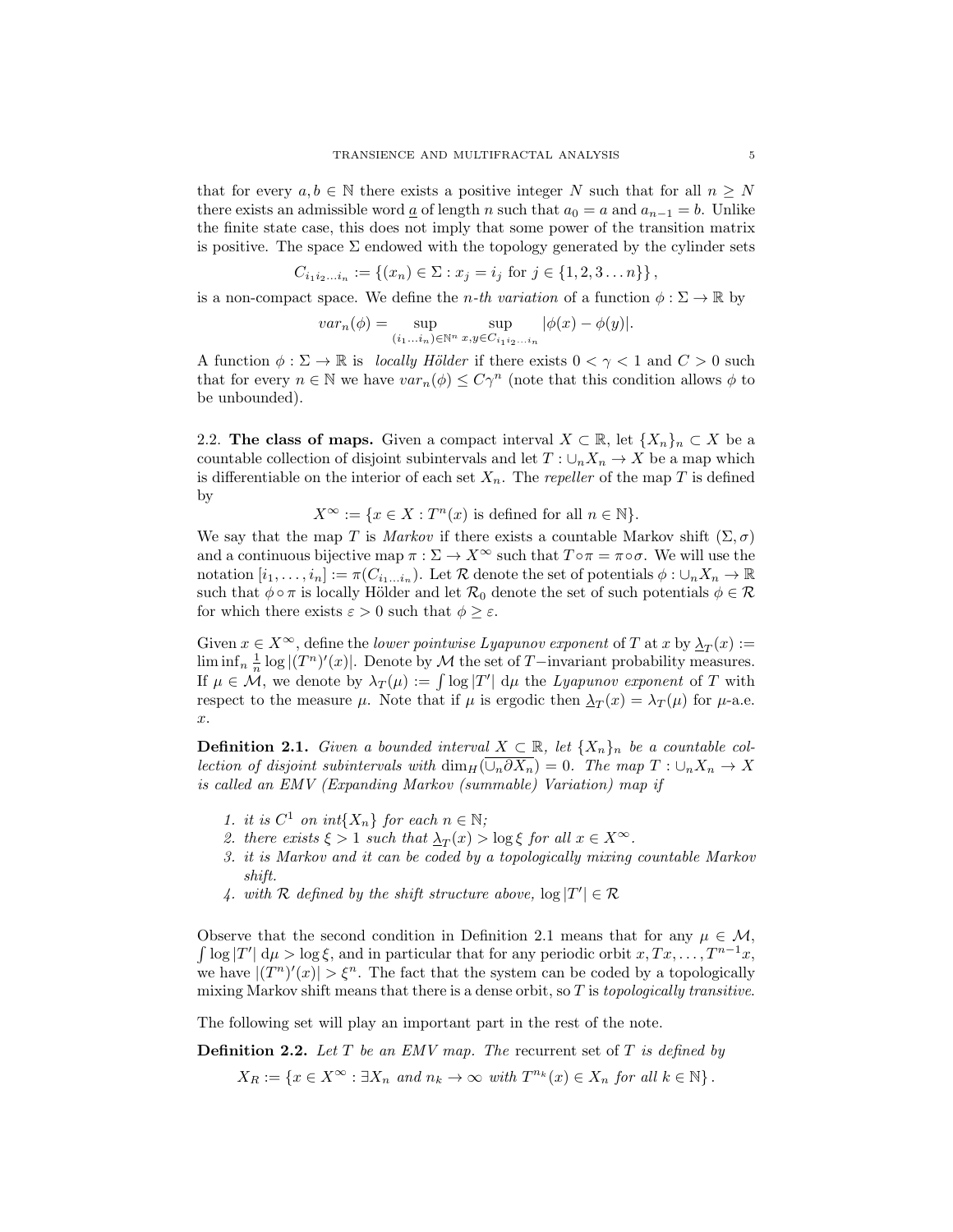We let  $\phi \in \mathcal{R}$  and  $\psi \in \mathcal{R}_0$ . In this setting we define

$$
\alpha_m = \alpha_{m,\phi,\psi} := \inf \left\{ \lim_{n \to \infty} \frac{\sum_{i=0}^{n-1} \phi(T^i x)}{\sum_{i=0}^{n-1} \psi(T^i x)} : x \in X^{\infty} \right\},\newline \alpha_M = \alpha_{M,\phi,\psi} := \sup \left\{ \lim_{n \to \infty} \frac{\sum_{i=0}^{n-1} \phi(T^i x)}{\sum_{i=0}^{n-1} \psi(T^i x)} : x \in X^{\infty} \right\} \text{ and } \newline J(\alpha) = J_{\phi,\psi}(\alpha) := \left\{ x \in X^{\infty} : \lim_{n \to \infty} \frac{\sum_{i=0}^{n-1} \phi(T^i x)}{\sum_{i=0}^{n-1} \psi(T^i x)} = \alpha \right\}.
$$

We will consider the restriction of the level set  $J(\alpha)$  to the recurrent set for T,

$$
J_R(\alpha) = J_{R,\phi,\psi} := J_{\phi,\psi}(\alpha) \cap X_R.
$$

2.3. **Hausdorff dimension.** We briefly recall the definition of the Hausdorff measure (see [Ba, Fa] for further details). Let  $F \subset \mathbb{R}^d$  and  $s, \delta \in \mathbb{R}^+$ ,

$$
H^s_{\delta}(F) := \inf \left\{ \sum_{i=1}^{\infty} |U_i|^s : \{U_i\}_i \text{ is a } \delta\text{-cover of } F \right\}.
$$

The s-Hausdorff measure of the set  $F$  is defined by

$$
H^s(F) := \lim_{\delta \to 0} H^s_{\delta}(F)
$$

and the Hausdorff dimension by

$$
\dim_H F := \inf\{s : H^s(F) = 0\} = \sup\{s : H^s(F) = \infty\}.
$$

We call a measure  $\mu$  on X dissipative if  $\mu(X_R) < \mu(X^{\infty})$ . In the same spirit, we call the system *dissipative* if  $\dim_H(X_R) < \dim_H(X^{\infty})$ . Note that a finite invariant measure cannot be dissipative.

2.4. Main results. Our main result establishes the conditional variational principle for the sets  $J_R(\alpha)$ . In the final section of the note we will give an example to show that it is not always true for the sets  $J(\alpha)$ .

**Theorem 2.3.** Let  $T: \bigcup_n X_n \to X$  be a EMV map and  $\phi, \psi: \bigcup_n X_n \to \mathbb{R}$  be such that  $\phi \in \mathcal{R}$  and  $\psi \in \mathcal{R}_0$ . Let  $\alpha \in (\alpha_m, \alpha_M)$ . If there exists  $K > 0$  such that for every  $x \in J_R(\alpha)$  we have that

$$
\limsup_{n \to \infty} \frac{S_n \psi(x)}{n} < K,\tag{4}
$$

then

$$
\dim_H(J_R(\alpha)) = \sup \left\{ \frac{h(\mu)}{\lambda_T(\mu)} : \frac{\int \phi \, d\mu}{\int \psi \, d\mu} = \alpha, \max \left\{ \lambda_T(\mu), \int \psi \, d\mu \right\} < \infty, \mu \in \mathcal{M} \right\}.
$$

By taking  $\psi$  to be the constant function 1 we obtain the following corollary.

Corollary 2.4 (Birkhoff spectrum). Let  $T : \bigcup_n X_n \to X$  be a EMV map and  $\phi: \bigcup_n X_n \to \mathbb{R}$  be such that  $\phi \in \mathcal{R}$ . Let  $\alpha \in (\alpha_m, \alpha_M)$  then

$$
\dim_H(J_R(\alpha)) = \sup \left\{ \frac{h(\mu)}{\lambda_T(\mu)} : \int \phi \, d\mu = \alpha, \lambda_T(\mu) < \infty, \mu \in \mathcal{M} \right\}.
$$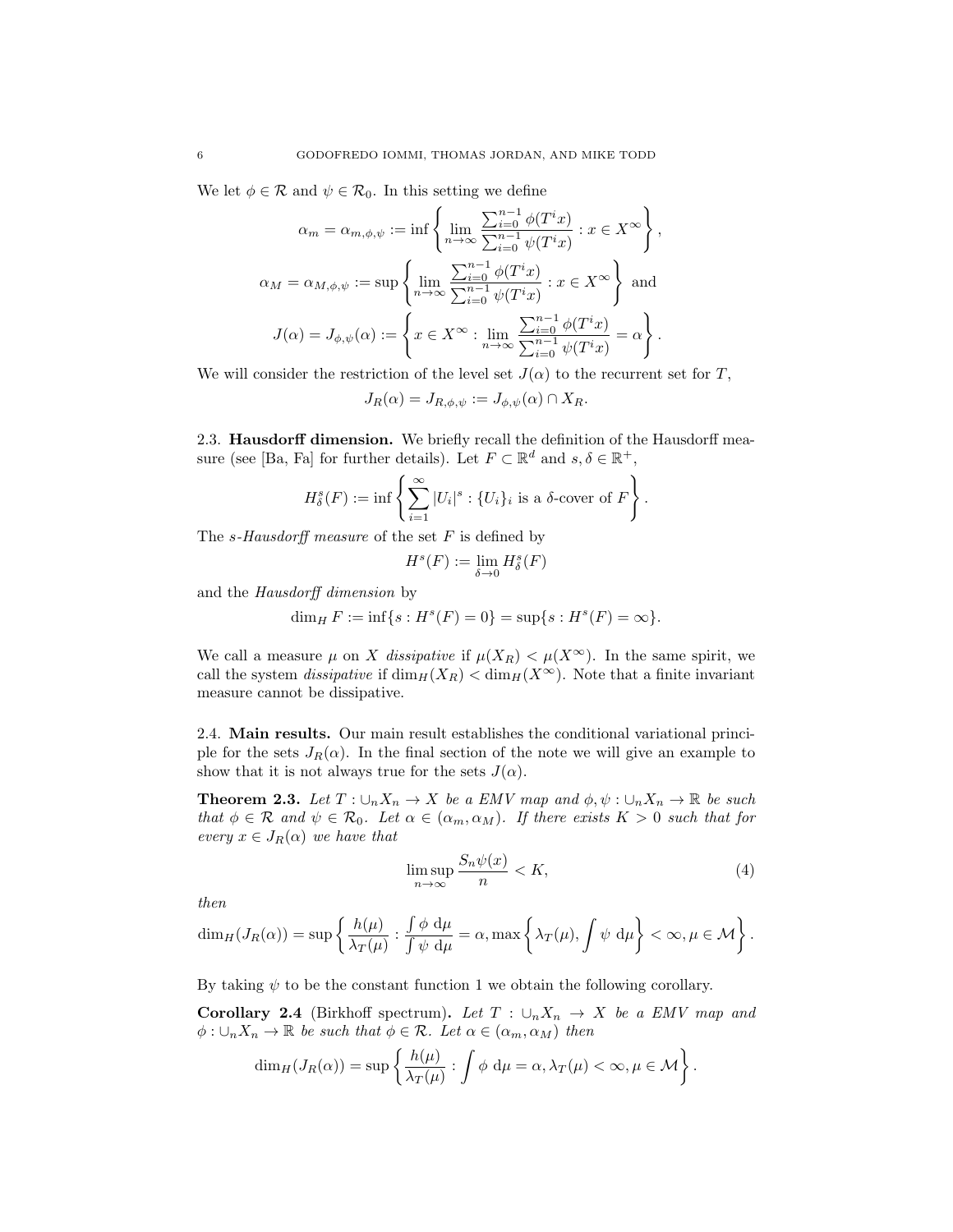Remark 2.5. It is a direct consequence of results by Barreira and Schmeling [BSc] (see also [BS, Theorem 11]) that if  $\alpha_m \neq \alpha_M$  then

$$
\dim_H X_R = \dim_H (J' \cap X_R).
$$

2.5. Thermodynamic formalism. The proof of Theorem 2.3 uses tools from thermodynamic formalism. The main idea is to adapt the arguments of Barriera and Saussol to our setting. We briefly recall the basic notions and results that will be used. The *Gurevich Pressure* of a locally Hölder potential  $\phi : \bigcup_n X_n \to \mathbb{R}$  was introduced by Sarig in [Sa1], generalising Gurevich's definition of entropy [Gu]. It is defined by letting

$$
Z_n(\phi) = \left(\sum_{T^n x = x} \exp\left(\sum_{j=0}^{n-1} \phi(T^j(x))\right) \mathbb{1}_{X_i}(x)\right),\,
$$

where  $\mathbb{1}_{X_i}(x)$  denotes the characteristic function of the cylinder  $X_i$ , and

$$
P(\phi) := \lim_{n \to \infty} \frac{\log(Z_n(\phi))}{n}.
$$

The limit always exists and its value does not depend on the cylinder  $X_i$  considered. This notion of pressure satisfies the following variational principle: if  $\phi$  is a locally Hölder potential then

$$
P(\phi) = \sup \left\{ h_{\sigma}(\mu) + \int \phi \, d\mu : \mu \in \mathcal{M} \text{ and } -\int \min\{\phi, 0\} \, d\mu < \infty \right\}
$$

In this generality, this result is [IJT, Theorem 2.10]. Since the form of this statement is classical, in this note we refer to this as the Variational Principle. A measure attaining the supremum above will be called *equilibrium measure* for  $\phi$ . An important property of the Gurevich pressure is that it can be approximated by considering functions restricted to certain compact invariant sets. Let

 $\mathcal{K} := \{M \subset X : M \neq \emptyset \text{ is compact}, T\text{-invariant and } T|M \text{ is Markov and mixing}\}.$ 

Given any subset  $M \subset X$ , let  $P_M \leq P$  and  $\mathcal{M}_M \subset \mathcal{M}$  respectively denote the pressure and the set of measures restricted to the set of points which never leave M.

Recall that an EMV map can be coded by a countable Markov shift. We may assume that the alphabet for this shift is N. We say that  $x \in X^{\infty}$  is n-coded, if its code lies in  $\{1, \ldots, n\}^{\mathbb{N}}$ . In [Sa1, Theorem 2], Sarig approximates the full system from inside using the n-coded points, yielding the following.

**Lemma 2.6.** For each  $n \in \mathbb{N}$ , let  $M_n \in \mathcal{K}$  be the set of n-coded points in  $X^{\infty}$ . Then

- 1. for any  $\psi \in \mathcal{R}$  we have that  $P(\psi) = \lim_{n \to \infty} P_{M_n}(\psi)$ ;
- 2. for any  $M \in \mathcal{K}$  there exists  $n \in \mathbb{N}$  such that  $M \subset M_n$ .

*Proof.* The proof of [Sa1, Theorem 2] gives this lemma.  $\Box$ 

.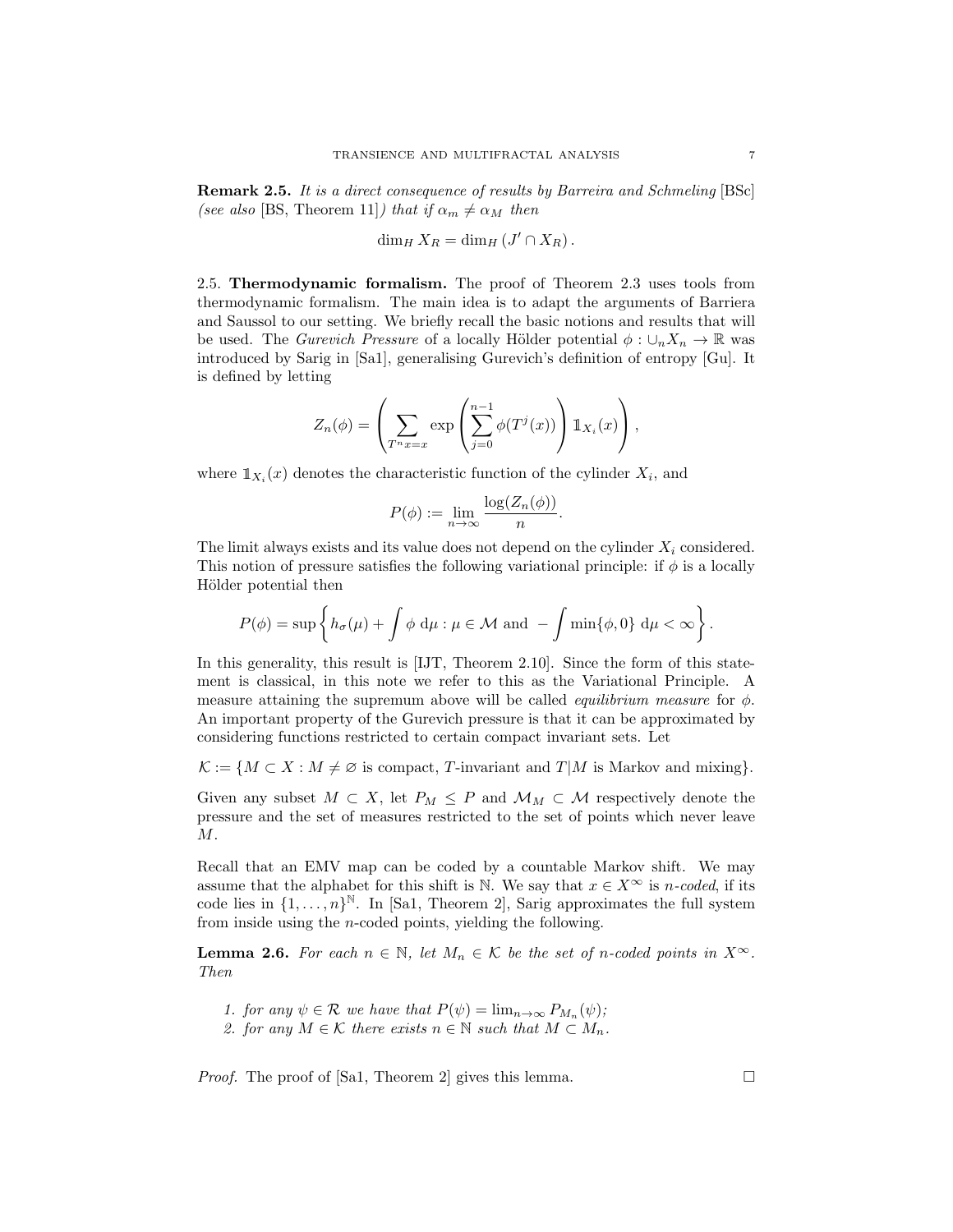# 3. Proof of Theorem 2.3

In this section we give the proof of the main result of this note, Theorem 2.3. The proof is similar to the one developed in [H] to study multifractal spectra for interval maps. It will be convenient to consider invariant measures supported on compact sets. Thus we define

 $\mathcal{M}_{\mathcal{K}} := \{ \mu \in \mathcal{M} : \text{there exists } M \in \mathcal{K} \text{ such that } \mu(X \setminus M) = 0 \}.$ 

The following quantities will be crucial in our proof.

**Definition 3.1.** For  $\alpha \in (\alpha_m, \alpha_M)$  let

$$
V(\alpha):=\sup\left\{\frac{h(\mu)}{\lambda_T(\mu)}:\frac{\int\phi\;\text{d}\mu}{\int\psi\;\text{d}\mu}=\alpha,\max\left\{\lambda_T(\mu),\int\psi\;\text{d}\mu\right\}<\infty\;\,and\;\mu\in\mathcal{M}\right\}
$$

and

$$
\mathcal{E}(\alpha) := \sup \left\{ \frac{h(\mu)}{\lambda_T(\mu)} : \frac{\int \phi \, d\mu}{\int \psi \, d\mu} = \alpha, \text{ and } \mu \in \mathcal{M}_\mathcal{K} \text{ is ergodic} \right\}.
$$

To start the proof we first relate the quantity  $V(\alpha)$  to the pressure function. To do this we need the following preparatory lemma which relies on approximating the pressure from below by the pressure for  $T$  restricted to compact sets where it is Markov.

**Lemma 3.2.** If  $\alpha \in (\alpha_m, \alpha_M)$ ,  $\delta > 0$  and  $\inf\{P(q(\phi - \alpha \psi) - \delta \log |T'|): q \in \mathbb{R}\} > 0$ then there exists  $M \in \mathcal{K}$  such that:

1. 
$$
P_M(q(\phi - \alpha \psi) - \delta \log |T'|) > 0
$$
 for every  $q \in \mathbb{R}$ ,  
\n2. the following equality holds  
\n
$$
\lim_{q \to \infty} P_M(q(\phi - \alpha \psi) - \delta \log |T'|) = \lim_{q \to -\infty} P_M(q(\phi - \alpha \psi) - \delta \log |T'|) = \infty.
$$

Proof. We start with the second part. As in [BS], the conclusion of Theorem 2.3 holds for any compact subsystem  $T : M \to M$  for  $M \in \mathcal{K}$ . Thus we need to show that for  $\alpha \in (\alpha_m, \alpha_M)$ , we can find large enough subsets  $K_1, K_2 \in \mathcal{K}$ ,  $\mu_1 \in \mathcal{M}_{K_1}$ and  $\mu_2 \in \mathcal{M}_{K_2}$  such that

$$
\frac{\int \phi \, d\mu_1}{\int \psi \, d\mu_1} < \alpha < \frac{\int \phi \, d\mu_2}{\int \psi \, d\mu_2}.\tag{5}
$$

To find such a  $K_1 \in \mathcal{K}$  for a fixed  $\alpha$  we let  $\gamma \in (\alpha_m, \alpha)$ . We can then find a T-invariant probability measure  $\mu$  such that  $\frac{\int \phi \, d\mu}{\int \phi \, d\mu}$  $\frac{\int \varphi \, d\mu}{\int \psi \, d\mu}$  <  $\gamma$  and note that via the ergodic decomposition this measure can be assumed to be ergodic. Thus the ergodic theorem, the regularity of our potentials and the Markov structure of our system imply that we can find a periodic point x of period k such that  $\frac{S_k\phi(x)}{S_k\psi(x)} < \gamma$ . Since the periodic point x is k-coded, by Lemma 2.6 we can find a set  $K_1 \in \mathcal{K}$  which contains x and the invariant measure,  $\mu_1$ , supported on the orbit of x will satisfy that  $\mu_1 \in \mathcal{M}_{K_1}$  and

$$
\frac{\int \phi \, d\mu_1}{\int \psi \, d\mu_1} = \frac{S_k \phi(x)}{S_k \psi(x)} < \alpha.
$$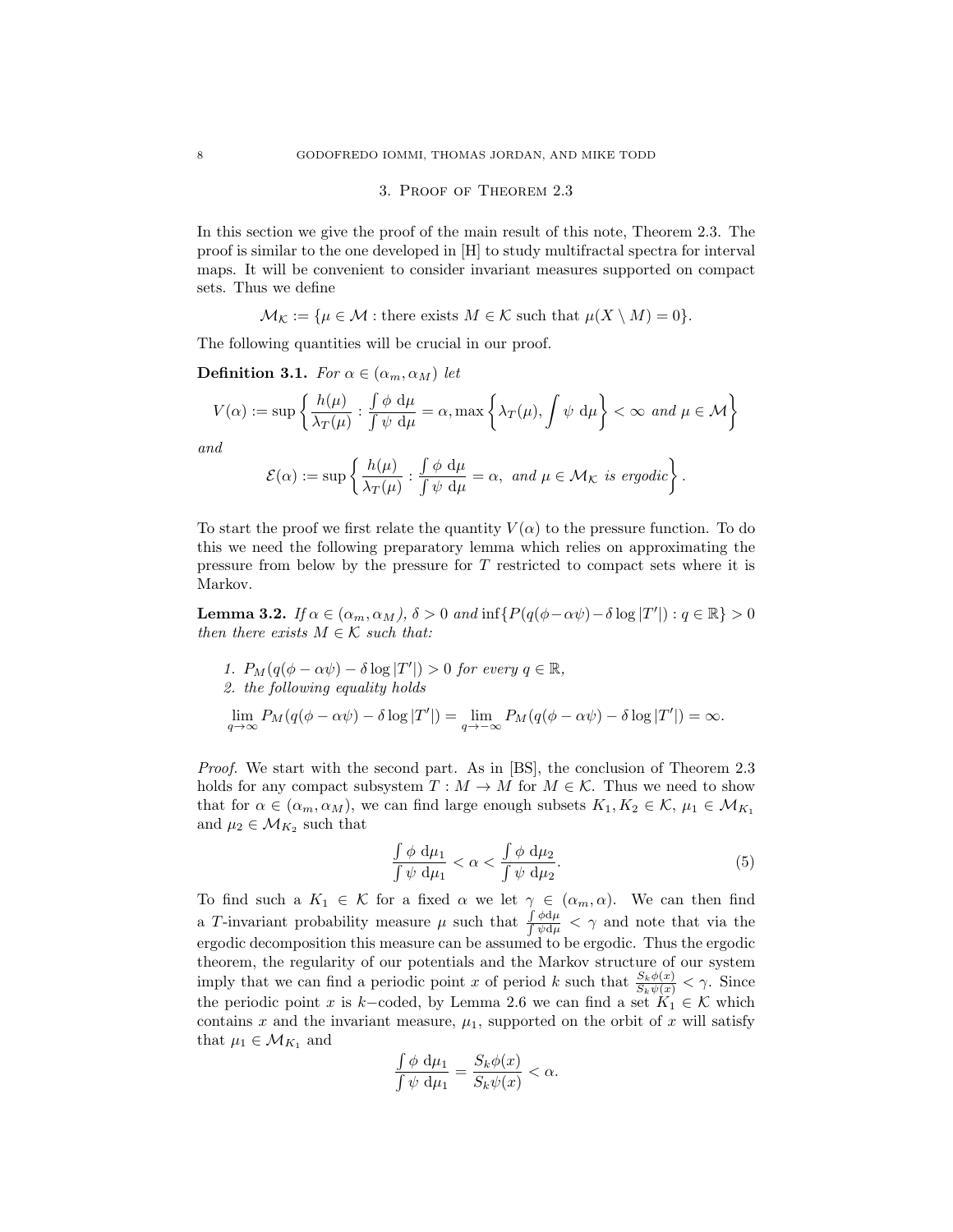Exactly the same approach works to find the set  $K_2$ . We will use Lemma 2.6 and the Variational Principle to show that there exists  $K_3 \in \mathcal{K}$  such that

$$
\lim_{q \to \infty} P_{K_3}(q(\phi - \alpha \psi) - \delta \log |T'|) = \infty = \lim_{q \to -\infty} P_{K_3}(q(\phi - \alpha \psi) - \delta \log |T'|). \tag{6}
$$

We begin by the applying the Variational Principle: for  $K_3 \supset K_2$ ,

$$
P_{K_3}(q(\phi - \alpha \psi) - \delta \log |T'|) \ge \left(h(\mu_2) - \delta \int \log |T'| d\mu_2\right) + q \int (\phi - \alpha \psi) d\mu_2.
$$

Since by equation (5),

$$
\int\limits_{.} (\phi - \alpha \psi) \, d\mu_2 > 0,
$$

the first equality in (6) follows since

$$
\lim_{q \to \infty} q \int (\phi - \alpha \psi) d\mu_2 = \infty.
$$

An analogous argument using  $\mu_1$  yields the second equality in (6). Hence by using Lemma 2.6 to choose  $K_3 \in \mathcal{K}$  sufficiently large to contain  $K_1 \cup K_2$  we obtain part 2 of the lemma.

Now let  $\gamma := \inf \{ P(q(\phi - \alpha \psi) - \delta \log |T'|) : q \in \mathbb{R} \} > 0$  and  $I := \{ q \in \mathbb{R} :$  $P_{K_3}(q(\phi - \alpha \psi) - \delta \log |T'|) \leq \gamma$ . If  $I = \varnothing$  then the proof is complete. If  $I \neq \varnothing$ then by the convexity of pressure it is a compact set.

By Lemma 2.6 there exists an increasing sequence of sets  $\{M_n\}_n \subset \mathcal{K}$  where for some  $j \in \mathbb{N}$ ,  $K_3 \subset M_i$  for all  $i \geq j$ , such that

$$
P(q(\phi - \alpha \psi) - \delta \log |T'|) = \lim_{n \to \infty} P_{M_n}(q(\phi - \alpha \psi) - \delta \log |T'|).
$$

Therefore, for each  $q \in I$  we have that  $\lim_{n\to\infty} P_{M_n}(q(\phi - \alpha \psi) - \delta \log |T'|) \geq \gamma$ . Now suppose that for each  $n \in \mathbb{N}$  there exists  $q_n \in I$  such that  $P_{M_n}(q_n(\phi - \alpha \psi) \delta \log |T'|$ )  $\leq \gamma/2$  then since I is compact we can assume, passing to a subsequence if necessary, that there exists  $q_* = \lim_{n \to \infty} q_n$ . By the continuity of the pressure, for any fixed  $n \in \mathbb{N}$  we have that

$$
P_{M_n}(q_*(\phi - \alpha \psi) - \delta \log |T'|) = \lim_{k \to \infty} P_{M_n}(q_k(\phi - \alpha \psi) - \delta \log |T'|). \tag{7}
$$

On the other hand, since for every  $k \geq n$  we have that  $M_n \subset M_k$ , we obtain

$$
P_{M_n}((q_k(\phi - \alpha \psi) - \delta \log |T'|) \le P_{M_k}((q_k(\phi - \alpha \psi) - \delta \log |T'|) \le \frac{\gamma}{2}.
$$
 (8)

Combining equations (7) with (8), we obtain

$$
\lim_{n \to \infty} P_{M_n}(q_*(\phi - \alpha \psi) - \delta \log |T'|) \le \frac{\gamma}{2}.
$$

Thus  $P(q_*(\phi - \alpha \psi) - \delta \log |T'|) \leq \gamma/2$  which is a contradiction. Therefore we can conclude that there exists  $M \in \mathcal{K}$  such that  $P_M(q(\phi - \alpha \psi) - \delta \log |T'|) > 0$  for all  $q \in \mathbb{R}$  and

$$
\lim_{q \to \infty} P_M(q(\phi - \alpha \psi) - \delta \log |T'|) = \lim_{q \to -\infty} P_M(q(\phi - \alpha \psi) - \delta \log |T'|) = \infty.
$$

We can now relate  $V(\alpha)$  to the pressure function in the following lemma, which is the main engine of the proof of Theorem 2.3.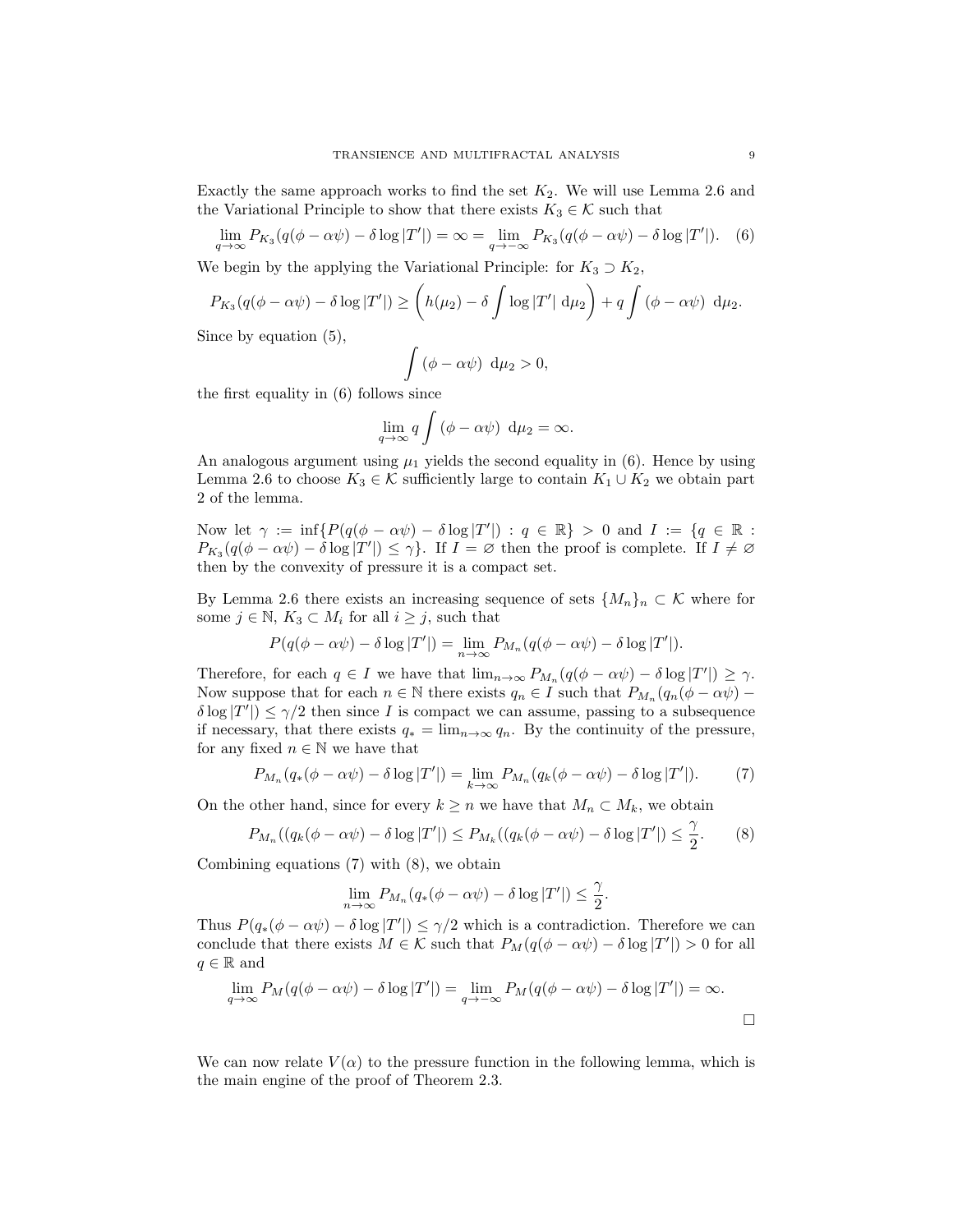**Lemma 3.3.** For any  $\alpha \in (\alpha_m, \alpha_M)$ ,

 $\mathcal{E}(\alpha) = V(\alpha) = \sup \{ \delta \in \mathbb{R} : \inf \{ P(q(\phi - \alpha \psi) - \delta \log |T'|) : q \in \mathbb{R} \} > 0 \}.$ 

*Proof.* Let  $\varepsilon > 0$ . By the definition of  $V(\alpha)$ , we can find  $\mu \in \mathcal{M}$  such that  $\frac{h(\mu)}{\int \log |T'| d\mu} > V(\alpha) - \varepsilon$  and  $\frac{\int \phi d\mu}{\int \psi d\mu} = \alpha$ . Then it is a consequence of the Variational Principle that

$$
P(q(\phi - \alpha \psi) - (V(\alpha) - \varepsilon) \log |T'|)
$$
  
\n
$$
\geq h(\mu) + \int q(\phi - \alpha \psi) d\mu - (V(\alpha) - \varepsilon) \int \log |T'| d\mu
$$
  
\n
$$
= h(\mu) - (V(\alpha) - \varepsilon) \int \log |T'| d\mu > 0.
$$

Therefore,  $\sup \{\delta \in \mathbb{R} : P(q(\phi - \alpha \psi) - \delta \log |T'|) > 0\} \ge V(\alpha) - \varepsilon$  for all  $\varepsilon > 0$ , so  $V(\alpha)$  and hence  $\mathcal{E}(\alpha)$  are lower bounds.

For the upper bound suppose that  $s \in \mathbb{R}$  satisfies

$$
\inf_{q} P(q(\phi - \alpha \psi) - s \log |T'|) > 0.
$$

By Lemma 3.2 we can find  $M \in \mathcal{K}$  such that

$$
P_M(q(\phi - \alpha \psi) - s \log |T'|) > 0
$$

for all  $q \in \mathbb{R}$  and such that

$$
\lim_{q \to \infty} P_M(q(\phi - \alpha \psi) - s \log |T'|) = \lim_{q \to \infty} P_M(q(\phi - \alpha \psi) - s \log |T'|) = \infty.
$$
 (9)

Since the function  $q \mapsto P_M(q(\phi - \alpha \psi) - s \log |T'|)$  is real analytic (see [BS]), it is a consequence of (9) that there exists  $q_0 \in \mathbb{R}$  such that

$$
\frac{\partial}{\partial q}P_M(q(\phi - \alpha \psi) - s \log |T'|)\Big|_{q=q_0} = 0.
$$

Therefore, using Ruelle's formula for the derivative of pressure (see [PU, Lemma 5.6.4]), we obtain that

$$
\int (\phi - \alpha \psi) d\mu_0 = 0,
$$

where  $\mu_0$  denotes the equilibrium measure for the potential  $q_0(\phi - \alpha \psi) - s \log |T'|$ and the dynamical system  $T$  restricted to  $M$ . Thus, we have that

$$
\frac{\int \phi \, d\mu_0}{\int \psi \, d\mu_0} = \alpha.
$$

But it also follows from the Variational Principle that

$$
h(\mu_0) + \int (\phi - \alpha \psi) \, \mathrm{d}\mu_0 - s \int \log |T'| \, \mathrm{d}\mu_0 > 0.
$$

That is,

$$
\frac{h(\mu_0)}{\int \log |T'| \, \mathrm{d}\mu_0} > s.
$$

Therefore, since  $\mu_0$  is ergodic we obtain that  $V(\alpha) \geq \mathcal{E}(\alpha) \geq s$  and the result follows.  $\Box$ 

It is now straightforward to prove the lower bound.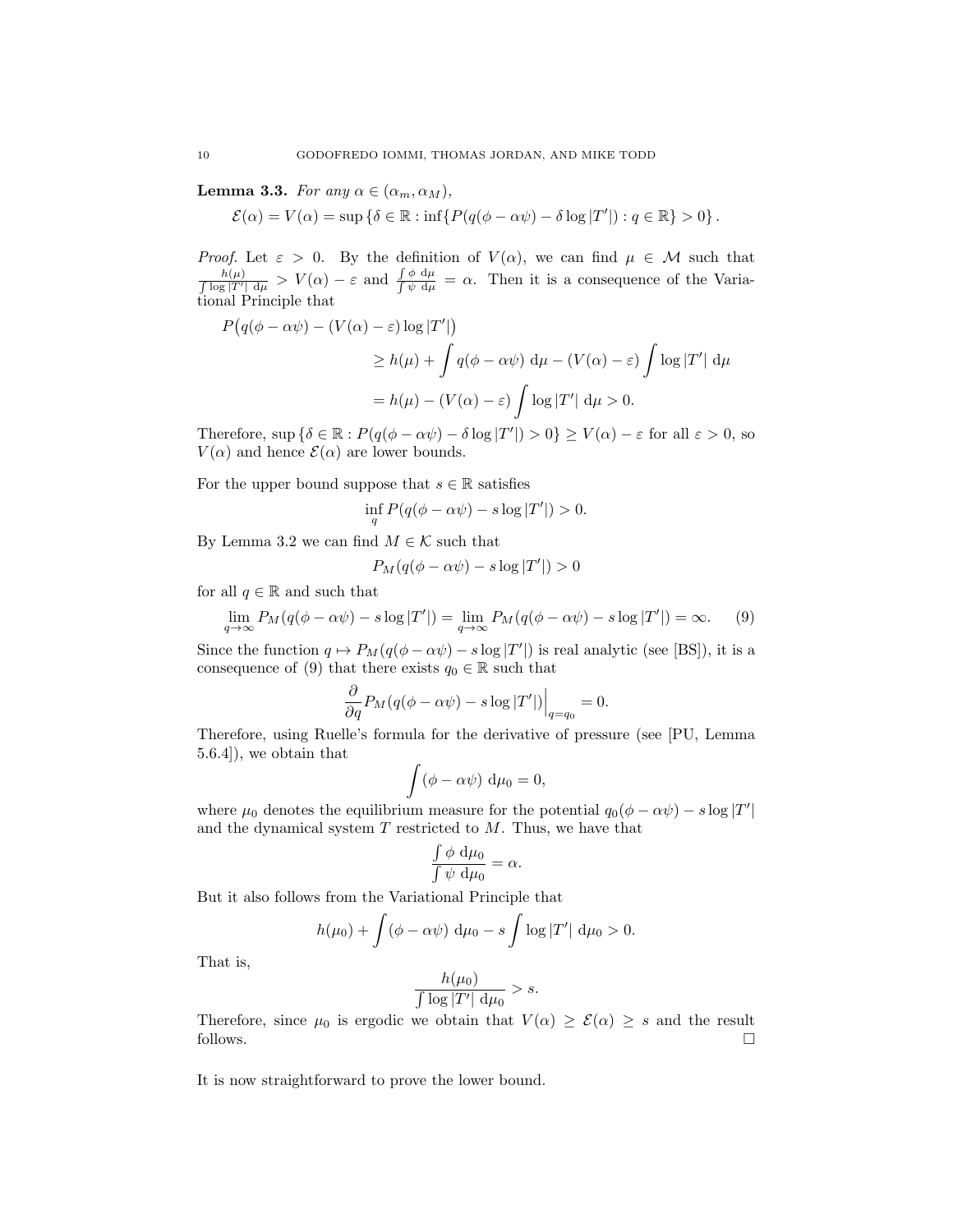**Lemma 3.4.** For all  $\alpha \in (\alpha_m, \alpha_M)$  we have that  $\dim_H(J_R(\alpha)) \geq V(\alpha)$ .

*Proof.* Let  $\epsilon > 0$ . Since Lemma 3.3 implies that  $V(\alpha) = \mathcal{E}(\alpha)$ , there exists a compactly supported invariant ergodic measure  $\mu \in \mathcal{M}_{\mathcal{K}}$  such that  $\frac{\int \phi d\mu}{\int \psi d\mu} = \alpha$  and  $\frac{h(\mu)}{\lambda_T(\mu)} > V(\alpha) - \epsilon$ . Thus since  $\mu(J_{\phi,\psi}(\alpha) \cap X_R) = 1$ , the well known formula for the dimension of  $\mu$  (see for example [HR, M]) implies that

$$
\dim_H(J_{\phi,\psi}(\alpha) \cap X_R) \ge \frac{h(\mu)}{\lambda_T(\mu)} > V(\alpha) - \epsilon,
$$
  
and hence 
$$
\dim_H(J_{\phi,\psi}(\alpha) \cap X_R) \ge V(\alpha).
$$

In order to prove the upper bound we will use a covering argument. To start with we set

 $\tilde{J}(\alpha, j) = \tilde{J}_{\phi, \psi}(\alpha, j) := \{x \in X^{\infty} : x \in J_{\phi, \psi}(\alpha) \text{ and } \#\{n \in \mathbb{N} : T^n(x) \in X_j\} = \infty\}$ and

$$
J(\alpha,j)=J_{\phi,\psi}(\alpha,j):=\tilde{J}_{\phi,\psi}(\alpha,j)\cap X_j.
$$

The following lemma can be immediately deduced from the definition and properties of Hausdorff dimension.

**Lemma 3.5.** For all  $j \in \mathbb{N}$  we have that

$$
\dim_H \tilde{J}(\alpha, j) = \dim_H J(\alpha, j)
$$

and thus

$$
\dim_H J_R(\alpha) = \sup_{j \in \mathbb{N}} \dim_H J(\alpha, j).
$$

The next lemma is the main step in the proof of the upper bound.

**Lemma 3.6.** Let  $0 < \delta < 1$ , if there exists  $q \in \mathbb{R}$  such that

$$
P(q(\phi - \alpha \psi) - \delta \log |T'|) \le 0
$$

then dim<sub>H</sub>  $J(\alpha, j) \leq \delta$  for all  $j \in \mathbb{N}$ .

*Proof.* Let  $\epsilon > 0$  be fixed. Note that since for every  $x \in X^{\infty}$  we have  $\lambda_T(x) >$  $\log \xi > 0$  and  $P(q(\phi - \alpha \psi) - \delta \log |T'|) \leq 0$  we can conclude that

$$
P(q(\phi - \alpha \psi) - (\delta + \epsilon) \log |T'|) < 0.
$$

Denote by  $B(x, r)$  the ball of centre x and radius r. Letting  $j, n \in \mathbb{N}$ , we define

$$
G(\alpha, n, \epsilon) := \left\{ x \in X_j : T^n(x) \in X_j, \frac{S_n \phi(x)}{S_n \psi(x)} \in B\left(\alpha, \frac{\epsilon \log \xi}{q2K}\right) \right\}
$$

where K is defined in (4). Observe that  $J(\alpha, j) \subset \bigcap_{r=1}^{\infty} \bigcup_{n=r}^{\infty} G(\alpha, n, \epsilon)$ . Consider now the set of cylinders that intersect  $G(\alpha, n, \epsilon)$ ,

$$
C(\alpha, n, \epsilon) := \{ [i_1, \ldots, i_n] : [i_1, \ldots, i_n] \cap G(\alpha, n, \epsilon) \neq \varnothing \}.
$$

We can choose N such that for all  $n \geq N$  if  $[i_1, \ldots, i_n] \in C(\alpha, n, \epsilon)$  then for any  $x \in [i_1, \ldots, i_n]$  we have

$$
S_n\psi(x)\left(\alpha - \frac{\epsilon \log \xi}{q2K}\right) \le S_n\phi(x) \le S_n\psi(x)\left(\alpha + \frac{\epsilon \log \xi}{q2K}\right)
$$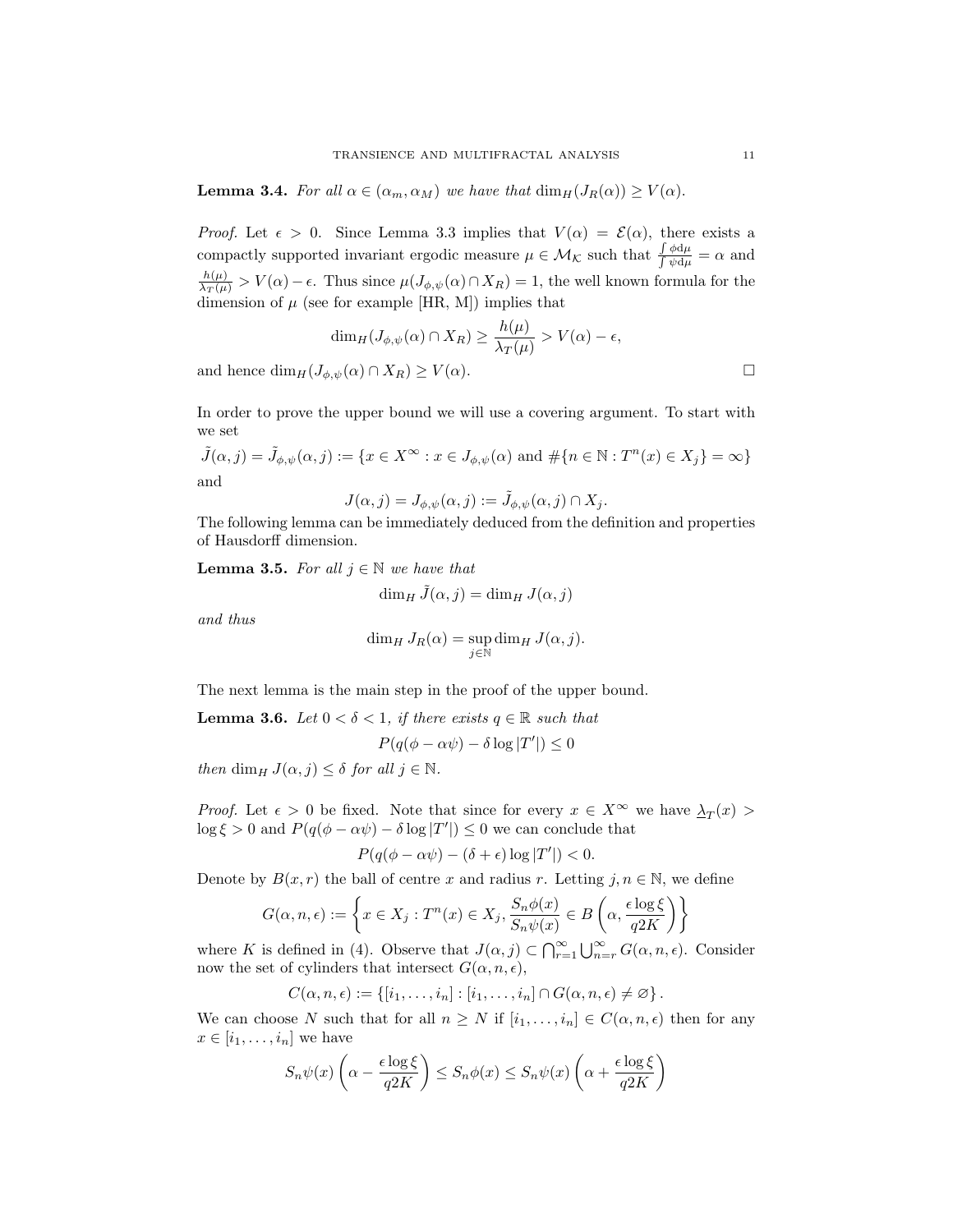and  $S_n\psi(x) \leq 2nK$ . Thus

$$
S_n(q(\phi - \alpha \psi))(x) = qS_n\phi(x) - \alpha qS_n\psi(x)
$$
  
\n
$$
\leq qS_n\psi(x)\left(\alpha + \frac{\epsilon \log \xi}{q2K}\right) - \alpha qS_n\psi(x)
$$
  
\n
$$
= \frac{n\epsilon \log \xi \xi_n \psi(x)}{2K} \leq n\epsilon \log \xi
$$

and similarly

$$
S_n(q(\phi - \alpha \psi))(x) \ge -n\epsilon \log \xi.
$$

We will also have that

$$
\log |[i_1,\ldots,i_n]| \leq -S_n(\log |T'|)(x) + \sum_{k=1}^n var_k(\log |T'|).
$$

In particular, since  $[i_1, \ldots, i_n] \in C(\alpha, n, \epsilon)$ , the Markov structure gives an *n*-periodic point  $y \in [i_1, \ldots, i_n]$  which must have  $\log |(T^n)'(y)| > n \log \xi$ , so the Mean Value Theorem yields  $|[i_1,\ldots,i_n]| \leq \xi^n e^{\sum_{k=1}^n var_k(\log |T'|)} := \xi_n$ .

Since  $S_n(q(\phi - \alpha \psi))(x) \ge -n\epsilon \log \xi \ge -\epsilon S_n(\log |T'|)(x)$ , for  $x \in G(\alpha, n, \epsilon)$  and N large enough that the derivative sufficiently dominates the sum of the variations (indeed we require  $N \cdot \inf_x {\{\Delta_T(x)\}} > \sum_n var_n(\log |T'|)),$ 

$$
H_{\xi_n}^{\delta+4\epsilon}(\bigcup_{n\geq N}G(\alpha,n,\epsilon)) \leq \sum_{n\geq N}\sum_{C(\alpha,n,\epsilon)} |i_1,\ldots,i_n|^{\delta+4\epsilon}
$$
  
\n
$$
\leq \sum_{n\geq N}\sum_{x\in G(\alpha,n,\epsilon):T^n(x)=x} e^{-(\delta+3\epsilon)(S_n \log |T'|)(x)}
$$
  
\n
$$
\leq \sum_{n\geq N}\sum_{x\in G(\alpha,n,\epsilon):T^n(x)=x} e^{q(S_n\phi(x)-\alpha S_n\psi(x))-(\delta+2\epsilon)(S_n \log |T'|)(x)}
$$
  
\n
$$
\leq \sum_{n\geq N}\sum_{x\in X_j:T^n(x)=x} e^{q(S_n\phi(x)-\alpha S_n\psi(x))-(\delta+2\epsilon)(S_n \log |T'|)(x)}
$$
  
\n
$$
\leq \sum_{n\geq N} e^{nP(q(\phi-\alpha\psi)-(\delta+\epsilon)\log |T'|)} < \infty
$$

For the penultimate inequality here we use the facts that we can make  $Z_n(q(\phi \alpha\psi$ )−( $\delta+2\epsilon$ ) log |T'|) close, up to a subexponential error, to  $e^{nP(q(\phi-\alpha\psi)-(\delta+2\epsilon))\log |T'|}$ for  $n \ge N$ , by choosing N sufficiently large; and that  $P(q(\phi - \alpha \psi) - (\delta + 2\epsilon) \log |T'|)$  $P(q(\phi - \alpha \psi) - (\delta + \epsilon) \log |T'|)$ . By letting  $N \to \infty$  and then  $\epsilon \to 0$  we have that  $\dim_H J(\alpha, j) \leq \delta.$ 

We can now prove the upper bound.

**Lemma 3.7.** For all  $\alpha \in (\alpha_m, \alpha_M)$  we have that  $\dim_H(J_{\phi,\psi}(\alpha) \cap X_R) \leq V(\alpha)$ .

*Proof.* Let  $\alpha \in (\alpha_m, \alpha_M)$  and  $\epsilon > 0$  and  $s \ge V(\alpha) + \epsilon$ . By Lemma 3.3 we can conclude that

$$
\inf\{P(q(\phi - \alpha\psi) - s\log|T'|): q \in \mathbb{R}\} \le 0.
$$

As in Lemma 3.2 we can find ergodic measures  $\mu_1, \mu_2$  supported on perodic orbits where  $\int \phi - \alpha \psi d\mu_1 < 0$  and  $\int \phi - \alpha \psi d\mu_2 > 0$ . Thus by the variational principle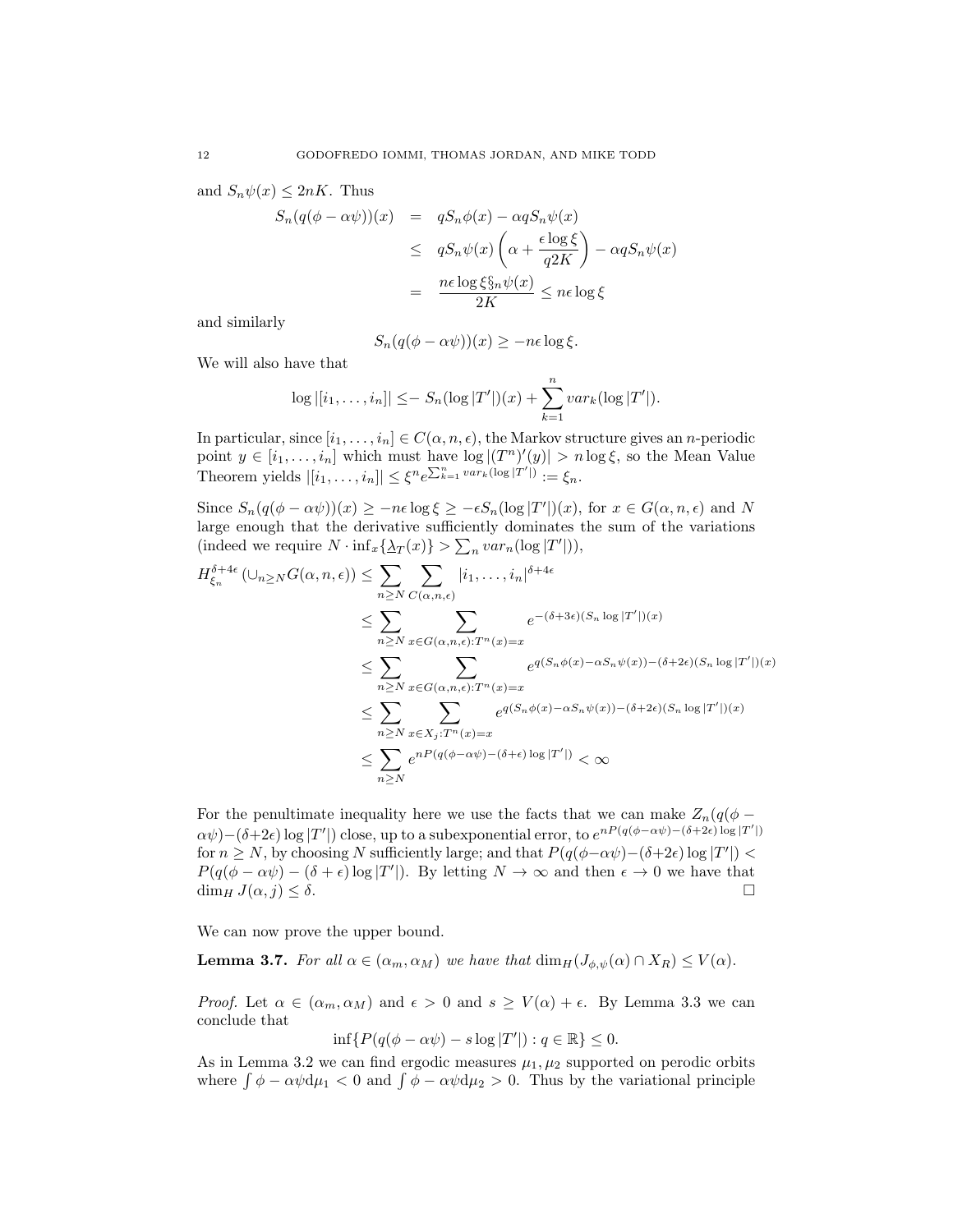(note that  $\mu_1$  and  $\mu_2$  have zero entropy and as they are supported on periodic orbits, the function  $q(\phi - \alpha \psi) - s \log |T'|$  will be integrable with respect to both these measures) we will have that

$$
\lim_{q \to \infty} P(q(\phi - \alpha \psi) - s \log |T'|) = \lim_{q \to -\infty} P(q(\phi - \alpha \psi) - s \log |T'|) = \infty
$$

Thus since the function  $q \mapsto P(q(\phi - \alpha \psi) - s \log |T'|)$  is continuous it will therefore achieve its infimum and so there will exist  $q \in \mathbb{R}$  such that

$$
P(q(\phi - \alpha \psi) - s \log |T'|) \le 0.
$$

Therefore by Lemmas 3.5 and 3.6 it follows that  $\dim_H(J_{\phi,\psi}(\alpha) \cap X_R) \leq V(\alpha)$ .  $\Box$ 

This completes the proof of Theorem 2.3.

### 4. Discontinuous Birkhoff spectra

This section is devoted to exhibiting pathologies and new phenomena that occur when studying dimension theory of a specific dissipative map. We consider a piecewise linear, uniformly expanding map which is Markov over a countable partition and that has been studied in detail by Bruin and Todd (see [BT1, BT2]). This map was proposed by van Strien to Stratmann as a model for an induced map of a Fibonacci unimodal map. Stratmann and Vogt [SV] computed the Hausdorff dimension of points that converge to zero under iteration of it. The map we consider is the following: let  $\lambda \in (1/2, 1)$  and consider the partition of the interval  $(0, 1]$ given by  $\{X_n\}_{n\geq 1}$ , where  $X_n = (\lambda^n, \lambda^{n-1}]$ . The map  $F_\lambda : (0,1] \to (0,1]$  is defined as follows,

$$
F_{\lambda}(x) := \begin{cases} \frac{x-\lambda}{1-\lambda} & \text{if } x \in X_1, \\ \frac{x-\lambda^n}{\lambda(1-\lambda)} & \text{if } x \in X_n, \quad n \ge 2, \end{cases}
$$

for the intervals  $X_n := (\lambda^n, \lambda^{n-1}],$ which form a Markov partition.



We stress that the phase space is non-compact. Bruin and Todd [BT1] studied the thermodynamic formalism for this map. They showed that even though the map  $F_{\lambda}$  is expanding and transitive there is dissipation in the system and they were able to quantify it. It is a direct consequence of Theorem 2.3 that the conditional variational principle for quotients of Birkhoff averages holds when restricted to the recurrent set:

**Theorem 4.1.** Let  $\phi \in \mathcal{R}$  and  $\psi \in \mathcal{R}_0$ . Then

$$
\dim_H(J_{R,\phi,\psi}(\alpha)) = \sup \left\{ \frac{h(\mu)}{\lambda_{F_\lambda}(\mu)} : \frac{\int \phi \, d\mu}{\int \psi \, d\mu} = \alpha \, \text{ and } \mu \in \mathcal{M} \right\}.
$$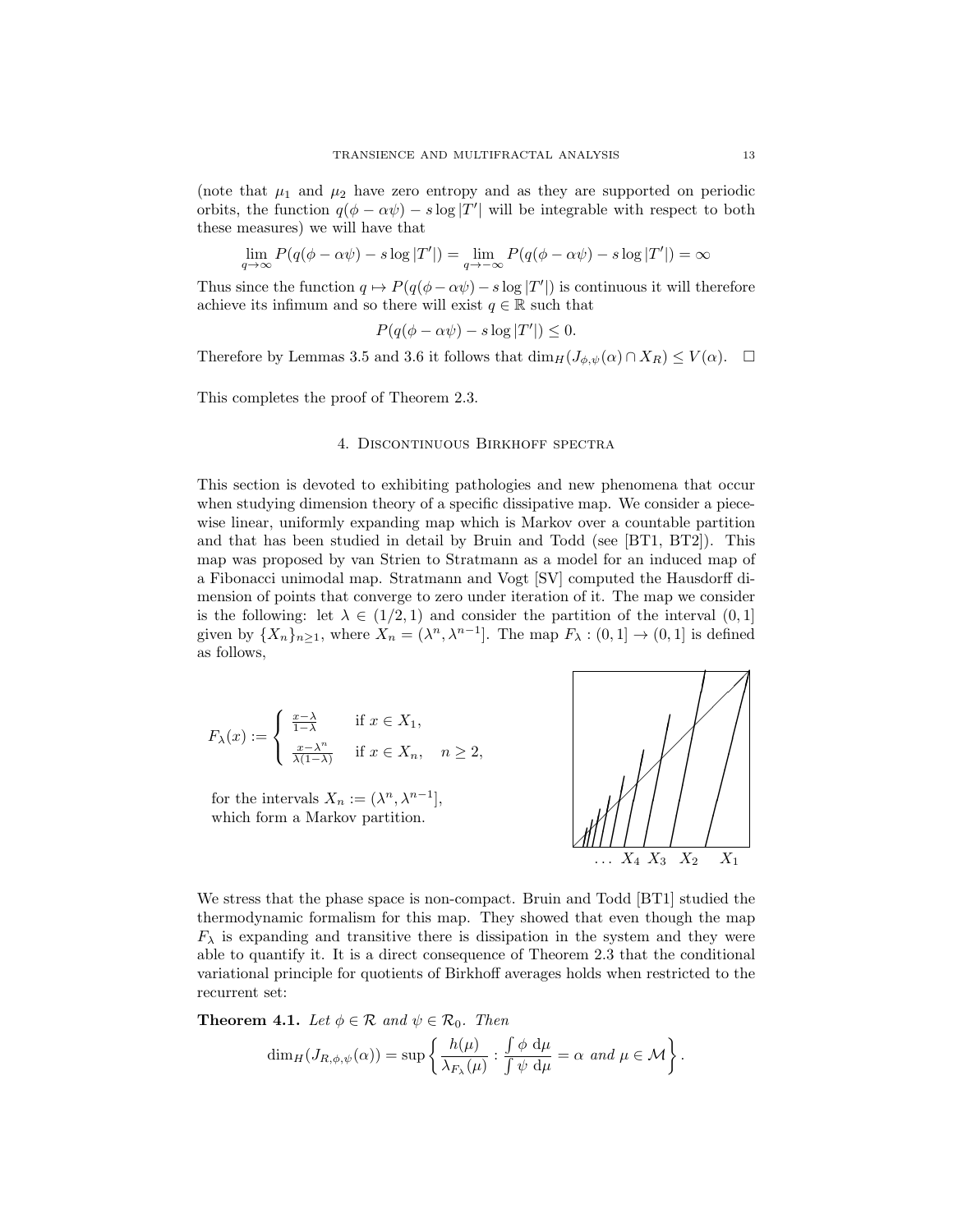However, if we consider the whole repeller the situation is more complicated as the following theorem shows,

**Theorem 4.2.** Let  $\phi$  :  $(0,1] \rightarrow \mathbb{R}$  be a Hölder potential such that  $\lim_{x\rightarrow 0} \phi(x) = a$ . The Birkhoff spectrum of  $\phi$  with respect to the dynamical system  $F_{\lambda}$  satisfies

- 1. If  $\alpha = a$  then dim<sub>H</sub>  $J_{\phi,1}(\alpha) = 1$ .
- 2. If  $\alpha \neq a$  then dim<sub>H</sub>  $J_{\phi,1}(\alpha) \leq -\frac{\log 4}{\log(\lambda(1-\lambda))}$ .

In particular the function  $b_{\phi,1}$  is discontinuous at  $\alpha = a$ . Moreover, the multifractal spectrum  $b_{\phi,1}$  in the set  $[\alpha_m, \alpha_M] \setminus \{a\}$  satisfies the following conditional variational principle

$$
b_{\phi,1}(\alpha) = \sup \left\{ \frac{h(\mu)}{\lambda_{F_\lambda}(\mu)} : \int \phi \ d\mu = \alpha \ and \ \mu \in \mathcal{M} \right\}.
$$

For  $\alpha = a$  the function  $b_{\phi,1}(\alpha)$  does not satisfy the conditional variational principle.

We therefore exhibit a map for which the Birkhoff spectrum is discontinuous and does not satisfy the conditional variational principle in one point,  $\alpha = a$ . However it does satisfy it in the complement of the point  $\alpha = a$ .

In order to prove Theorem 4.2 we first recall the thermodynamic and dimension theoretic description that Bruin and Todd have made of the map  $F_{\lambda}$ . The *escaping* set of the map  $F_{\lambda}$  is defined by

$$
\Omega_{\lambda} := \left\{ x \in (0,1] : \lim_{n \to \infty} F_{\lambda}^{n}(x) = 0 \right\}
$$

(so in particular  $\Omega_{\lambda} = (0, 1] \setminus X_R$ ), and the *hyperbolic dimension* is defined by

 $\dim_{hyp}(F_\lambda) := \sup{\dim_H \Lambda : \Lambda \subset (0,1] \text{ compact, non-empty and } F_\lambda \text{ - invariant}}.$ (10)

It was proved in [BT1, Theorems A and C] that

**Theorem 4.3** (Bruin-Todd). If  $\lambda \in (1/2, 1)$  for the map  $F_{\lambda}$  we have

- 1. The Lebesgue measure is dissipative.
- 2. The Hausdorff dimension of the escaping set is given by  $\dim_H \Omega_\lambda = 1$ .
- 3. The Hausdorff dimension of the recurrent set is given by

$$
\dim_{hyp}(F_{\lambda}) = \frac{-\log 4}{\log(\lambda(1-\lambda))} < 1.
$$

We can now prove Theorem 4.2.

*Proof of Theorem 4.2.* If  $x \in \Omega_{\lambda}$  then

$$
\lim_{n \to \infty} \frac{1}{n} \sum_{i=0}^{n-1} \phi(F_{\lambda}^{i} x) = a.
$$

By Theorem 4.3,  $\dim_H \Omega_\lambda = 1$ , so  $b(a) = 1$ . On the other hand, for every  $\alpha \neq a$ we have that  $J(\alpha) \subset (0,1] \setminus \Omega_{\lambda}$ . A direct consequence of Theorem 4.3 yields

$$
b(\alpha) = \dim_H J(\alpha) \le -\frac{\log 4}{\log(\lambda(1-\lambda))} < 1.
$$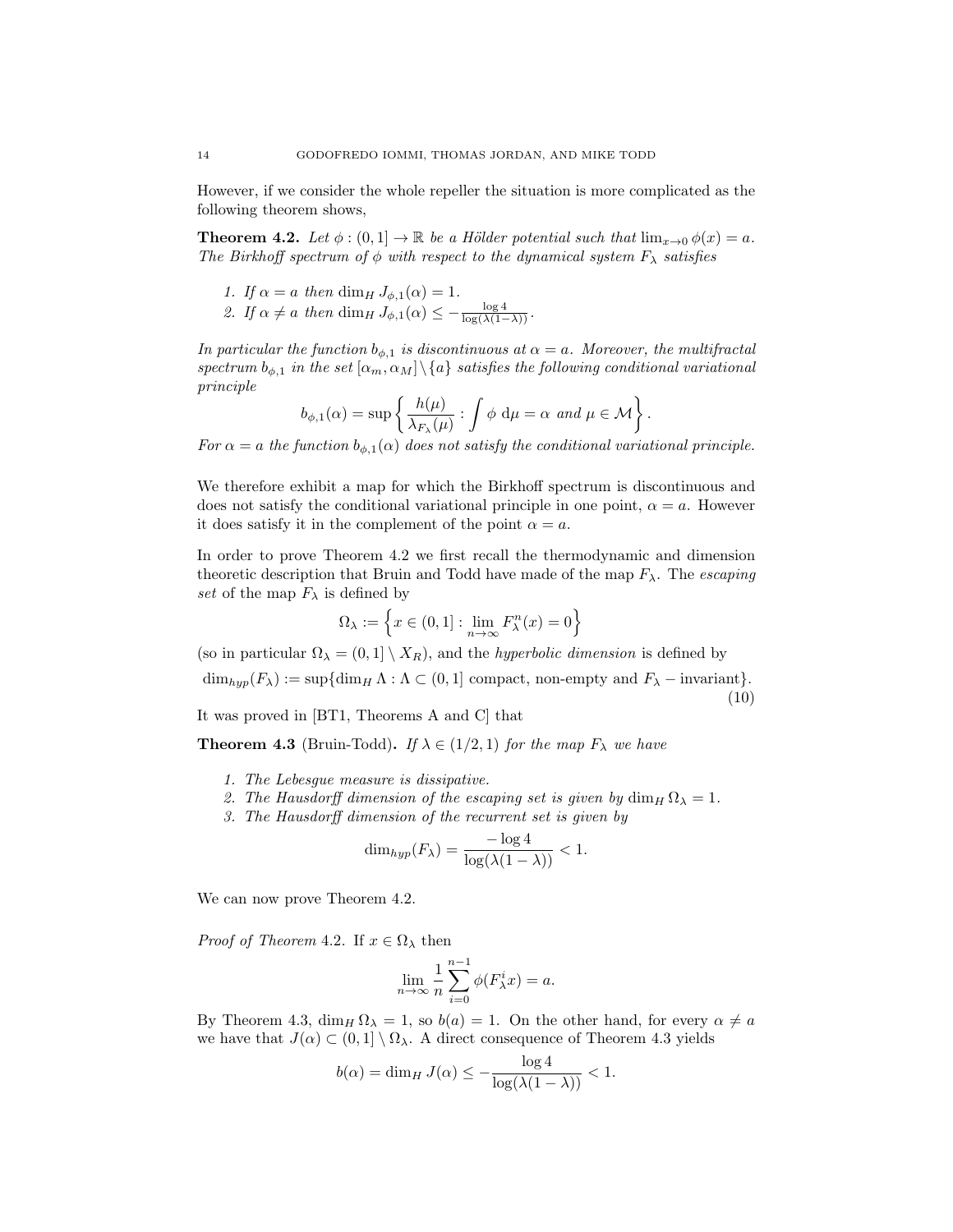Therefore, the multifractal spectrum,  $b(\alpha)$ , is discontinuous at  $\alpha = a$ .

Since every  $\mu \in \mathcal{M}$  must be supported on the recurrent set, the final part of Theorem 4.3 implies

$$
\dim_H \mu \le -\frac{\log 4}{\log(\lambda(1-\lambda))} < 1.
$$

Therefore it is clear that the conditional variational principle does not hold for  $\alpha = a$ . The fact that it does hold in the recurrent set follows from Theorem  $4.1.$ 

4.1. Lyapunov spectrum. Perhaps the most important potential to consider is  $\phi(x) = \log |F'_{\lambda}(x)|$ . In this context the Birkhoff spectrum is called the Lyapunov spectrum. In the example we are considering we can describe in great detail the spectrum. Indeed, we can show that it varies analytically in a half open interval and that it is discontinuous in one point. This is the first example where a discontinuous Lyapunov spectrum for a topologically transitive map has been explicitly calculated that we are aware of. Note that this phenomenon is likely to occur in situations where the hyperbolic dimension is different from the Hausdorff dimension of the repeller, see [SU]. We stress that the domain of the spectrum is an interval and that it has no isolated points (compare with [MS]).

Note that in this case we have that

$$
\alpha_m = -\log(1 - \lambda)
$$
 and  $\alpha_M = -\log \lambda(1 - \lambda) := a$ .

We also have an explicit form for the pressure of  $-t\phi$  given in [BT1] which in particular says that

$$
P(-t\phi) = t\log(1-\lambda) - \log(1-\lambda^t) \text{ for } t \ge \frac{-\log 2}{\log \lambda}.
$$

This allows us to deduce the following result, see Figure 1.

**Proposition 4.4.** Consider the map  $F_{\lambda}$  for  $\lambda \in (\frac{1}{2}, 1)$ . Then for any  $t > \frac{-\log 2}{\log \lambda}$ ,

$$
\dim_H J\left(-\log(1-\lambda) - \frac{\lambda^t \log \lambda}{1-\lambda^t}\right) = \frac{t \log(1-\lambda) - \log(1-\lambda^t)}{-\log(1-\lambda) - \frac{\lambda^t \log \lambda}{1-\lambda^t}} + t.
$$
 (11)

and  $\dim_H(J(-\log \lambda(1-\lambda))) = 1$ . In particular the function  $\alpha \to \dim_H J(\alpha)$  is analytic in  $(\alpha_m, \alpha_M)$  but discontinuous at  $\alpha_M$ .

*Proof.* Given  $t > \frac{-\log 2}{\log \lambda}$ , set  $\alpha_t := \left(-\log(1-\lambda) - \frac{\lambda^t \log \lambda}{1-\lambda^t}\right)$ ). Then defining  $g$  :  $(-\log 2/\log \lambda, \infty) \to \mathbb{R}$  by  $g(t) = P(-t\phi)$ , we obtain  $g'(t) = -\alpha_t$ . Moreover by the results in [BT1] it follows that for t in our specified range, the potential  $-t\phi$ has an unique equilibrium state  $\mu_t$  with  $\lambda(\mu_t) = \alpha_t$  and  $\frac{h(\mu_t)}{\lambda(\mu_t)} = g(t)/\alpha_t + t$ . If we let  $\mu$  be an  $F_{\lambda}$  invariant measure such that  $\lambda(\mu) = \alpha_t$  then by the Variational Principle,  $h(\mu) \leq h(\mu_t)$ . Therefore  $\frac{h(\mu)}{\lambda(\mu)} \leq g(t)/\alpha_t + t$  and thus  $\dim_H(J_R(\alpha)) =$  $V(\alpha) = g(t)/\alpha_t + t$ . We next check the range of values of  $\alpha$  for which equation (11) holds. Clearly,  $\lim_{t\to\frac{-\log 2}{\log \lambda}} \alpha_t = \alpha_M$  and  $\lim_{t\to\infty} \alpha_t = \alpha_m$ , so we have analyticity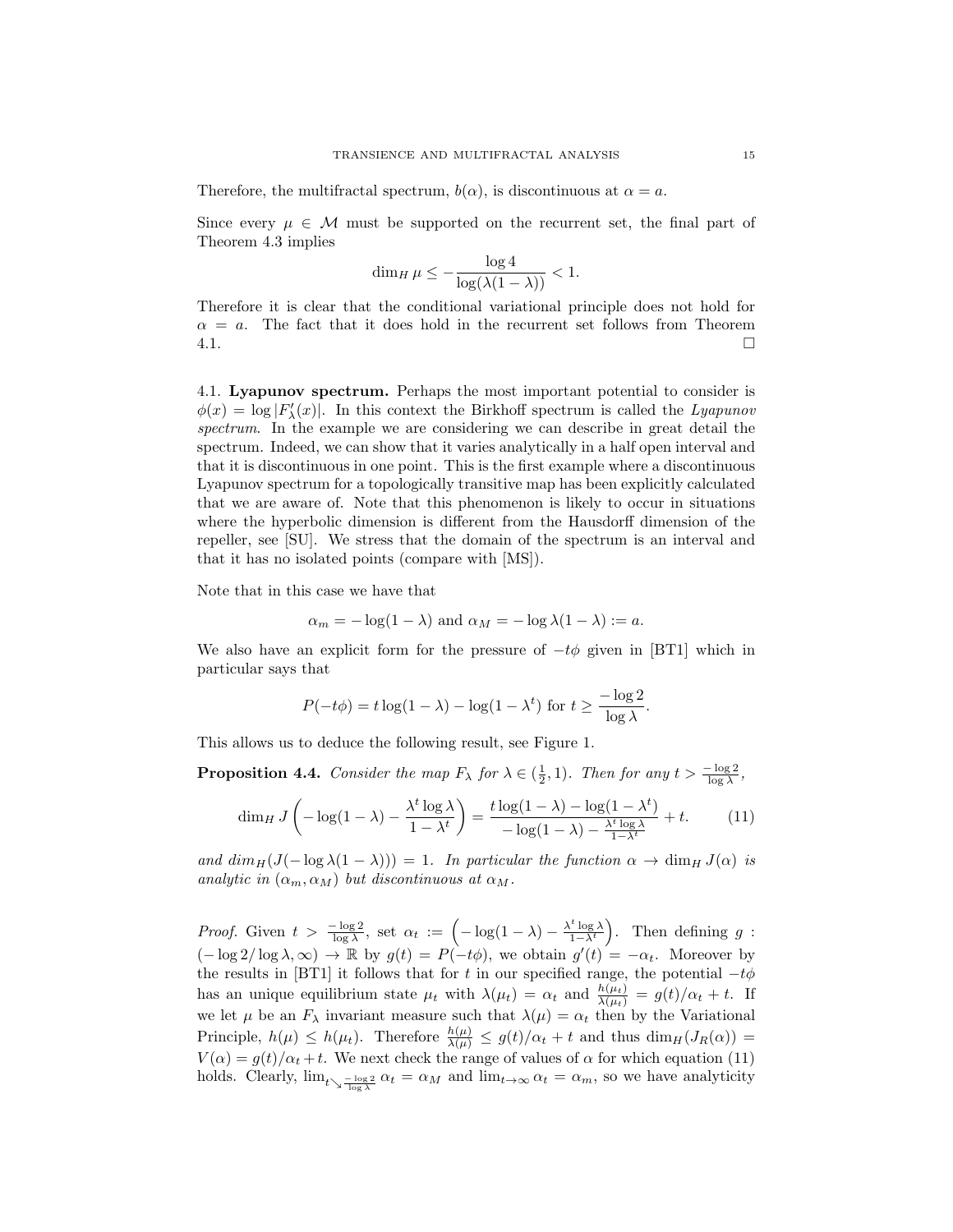

FIGURE 1. Lyapunov spectrum for  $\lambda = 0.9$ 

of  $\alpha \mapsto \dim_H J(\alpha)$  on  $(\alpha_m, \alpha_M)$ . Since  $\lambda \neq \frac{1}{2}$  we have

$$
\lim_{\alpha \to a} \dim_H J(\alpha) = \left(\frac{\log 2}{\log \lambda}\right) \left(\frac{\log \left(\frac{\lambda}{1-\lambda}\right)}{-\log(\lambda(1-\lambda))}-1\right) < 1 = \dim_H J(\alpha_M),
$$

so there is a discontinuity at  $\alpha_M$ , as claimed.  $\Box$ 

#### **REFERENCES**

- [AL] A. Avila and M. Lyubich, Hausdorff dimension and conformal measures of Feigenbaum Julia sets. J. Amer. Math. Soc. 21 (2008), no. 2, 305–363.
- [Ba] L. Barreira, Dimension and recurrence in hyperbolic dynamics. Progress in Mathematics, 272. Birkhauser Verlag, Basel, 2008.
- [BS] L. Barreira and B. Saussol, Variational principles and mixed multifractal spectra. Trans. Amer. Math. Soc. 353 (2001), no. 10, 3919–3944.
- [BSSc] L. Barreira, B. Saussol and J. Schmeling, Higher-dimensional multifractal analysis. J. Math. Pures Appl. (9) 81 (2002), 67–91.
- [BSc] L. Barreira and J. Schmeling, Sets of "non-typical" points have full topological entropy and full Hausdorff dimension. Israel J. Math.  $116$  (2000), 29-70.
- [BT1] H. Bruin and M. Todd, Transience and thermodynamic formalism for infinitely branched interval maps. J. London Math. Soc. 86 (2012), 171–194.
- [BT2] H. Bruin and M. Todd, Wild attractors and thermodynamic formalism. Monatsh. Math. Monatsh. Math. 178 (2015) 39–83.
- [Cl] V. Climenhaga, The thermodynamic approach to multifractal analysis. Ergodic Theory Dynam. Systems 34 (2014), no. 5, 1409–1450.
- [C] V. Cyr, Countable Markov shifts with Transient Potentials. Proc. London Math. Soc. 103 (2011), 923–949.
- [CS] V. Cyr and O. Sarig, Spectral Gap and Transience for Ruelle Operators on Countable Markov Shifts. Comm. Math. Phys. 292 (2009), 637–666.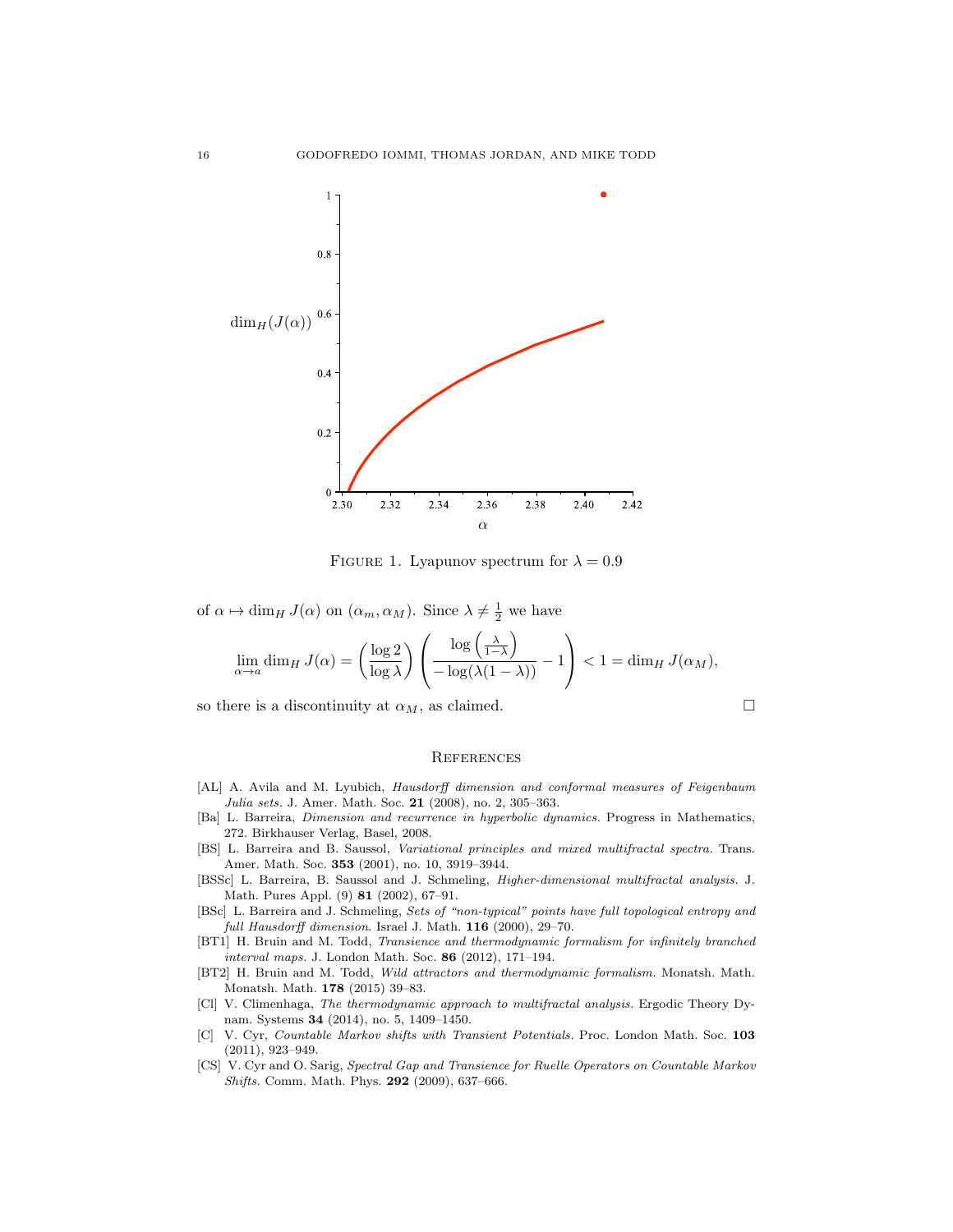- [Fa] K. Falconer, Fractal geometry. Mathematical foundations and applications. Second edition. John Wiley & Sons, Inc., Hoboken, NJ, 2003.
- [FS] K. Falk and B. Stratmann, Remarks on Hausdorff dimensions for transient limit sets of Kleinian groups, Tohoku Math. J.  $(2)$  56  $(2004)$ , no. 4, 571–582.
- [FFW] A. Fan, D. Feng and J. Wu, Recurrence, dimension and entropy. J. London Math. Soc. (2) 64 (2001), no. 1, 229–244.
- [FLP] A. Fan, L. Liao and J. Peyriére, Generic points in systems of specification and Banach valued Birkhoff ergodic average. Discrete Contin. Dyn. Syst. 21 (2008), no. 4, 1103–1128.
- [FLWW] A. Fan, L. Liao, B. Wang and J. Wu. On Khintchine exponents and Lyapunov exponents of continued fractions, Ergodic Theory Dynam. Systems 29 (2009), no. 1, 73–109.
- [FLW] D. Feng, K-S. Lau and J. Wu, Ergodic limits on the conformal repellers. Adv. Math. 169 (2002), no. 1, 58–91.
- [GR] K. Gelfert and M. Rams, The Lyapunov spectrum of some parabolic systems, Ergodic Theory Dynam. Systems 29 (2009), no. 3, 919–940.
- [Gu] B.M. Gurevič, Topological entropy for denumerable Markov chains, Dokl. Akad. Nauk SSSR 10 (1969) 911–915.
- [HMU] P. Hanus, R. D. Mauldin and M. Urbanski, Thermodynamic formalism and multifractal analysis of conformal infinite iterated function systems, Acta Math. Hungar. 96 (2002), no. 1-2, 27–98.
- [H] F. Hofbauer, Multifractal spectra of Birkhoff averages for a piecewise monotone interval map. Fund. Math. 208 (2010), no. 2, 95–121.
- [HR] F. Hofbauer and P. Raith, The Hausdorff dimension of an ergodic invariant measure for a piecewise monotonic map of the interval. Canad. Math. Bull. 35 (1992), no. 1, 84–98.
- [I] G. Iommi, Multifractal analysis for countable Markov shifts. Ergodic Theory Dynam. Systems 25 (2005) 1881–1907.
- [IJ1] G. Iommi and T. Jordan Multifractal analysis of Birkhoff averages for countable Markov maps. Ergodic Theory Dynam. Systems. 35 (2015), no. 8, 2559–2586.
- [IJ2] G. Iommi and T. Jordan Multifractal analysis of quotients of Birkhoff sums for countable Markov maps. Int. Math. Res. Not. IMRN 2, 460–498 (2015).
- [IJT] G. Iommi, T. Jordan and M. Todd, Recurrence and transience for suspension flows. Israel J. Math. 209 (2015), no. 2, 547–592.
- G. Iommi and M. Todd, *Transience in Dynamical Systems*. Ergodic Theory Dynam. Systems 33 (2013), no. 5, 1450–1476.
- [JJOP] A. Johansson, T. Jordan, A. Oberg and M. Pollicott, *Multifractal analysis of non*uniformly hyperbolic systems. Israel J. Math. 177 (2010), 125-144.
- [KMS] M. Kesseböhmer, S. Munday and B. Stratmann, Strong renewal theorems and Lyapunov spectra for a -Farey and a -Lroth systems, Ergodic Theory Dynam. Systems 32 (2012), no. 3, 989–1017.
- [KS] M. Kesseböhmer and B. Stratmann, A multifractal analysis for Stern-Brocot intervals, continued fractions and Diophantine growth rates, J. Reine Angew. Math. 605 (2007), 133-163.
- [KU] M. Kesseböhmer and M. Urbański, Higher-dimensional multifractal value sets for conformal infinite graph directed Markov systems. Nonlinearity  $20$  (2007), no. 8, 1969–1985.
- [MS] N. Makarov and S. Smirnov, On "thermodynamics" of rational maps. I. Negative spectrum. Comm. Math. Phys. 211 (2000), no. 3, 705–743.
- [M] A. Manning, A relation between Lyapunov exponents, Hausdorff dimension and entropy. Ergodic Theory Dynamical Systems 1 (1981), no. 4, 451–459.
- [MU] R. Mauldin and M. Urbański, Graph directed Markov systems: geometry and dynamics of limit sets, Cambridge tracts in mathematics 148, Cambridge University Press, Cambridge 2003.
- [N] K. Nakaishi, Multifractal formalism for some parabolic maps, Ergodic Theory Dynam. Systems 20 (2000), no. 3, 843–857.
- [O] E. Olivier, Structure multifractale d'une dynamique non expansive dfinie sur un ensemble de Cantor, C. R. Acad. Sci. Paris Sér. I Math. 331 (2000), no. 8, 605–610.
- [Ol] L. Olsen, Multifractal analysis of divergence points of deformed measure theoretical Birkhoff averages., J. Math. Pures Appl. (9) 82 (2003), no. 12, 1591–1649.
- [Pa] S.J. Patterson, Further remarks on the exponent of convergence of Poincaré series. Tohoku Math. J. (2) 35 (1983), no. 3, 357–373.